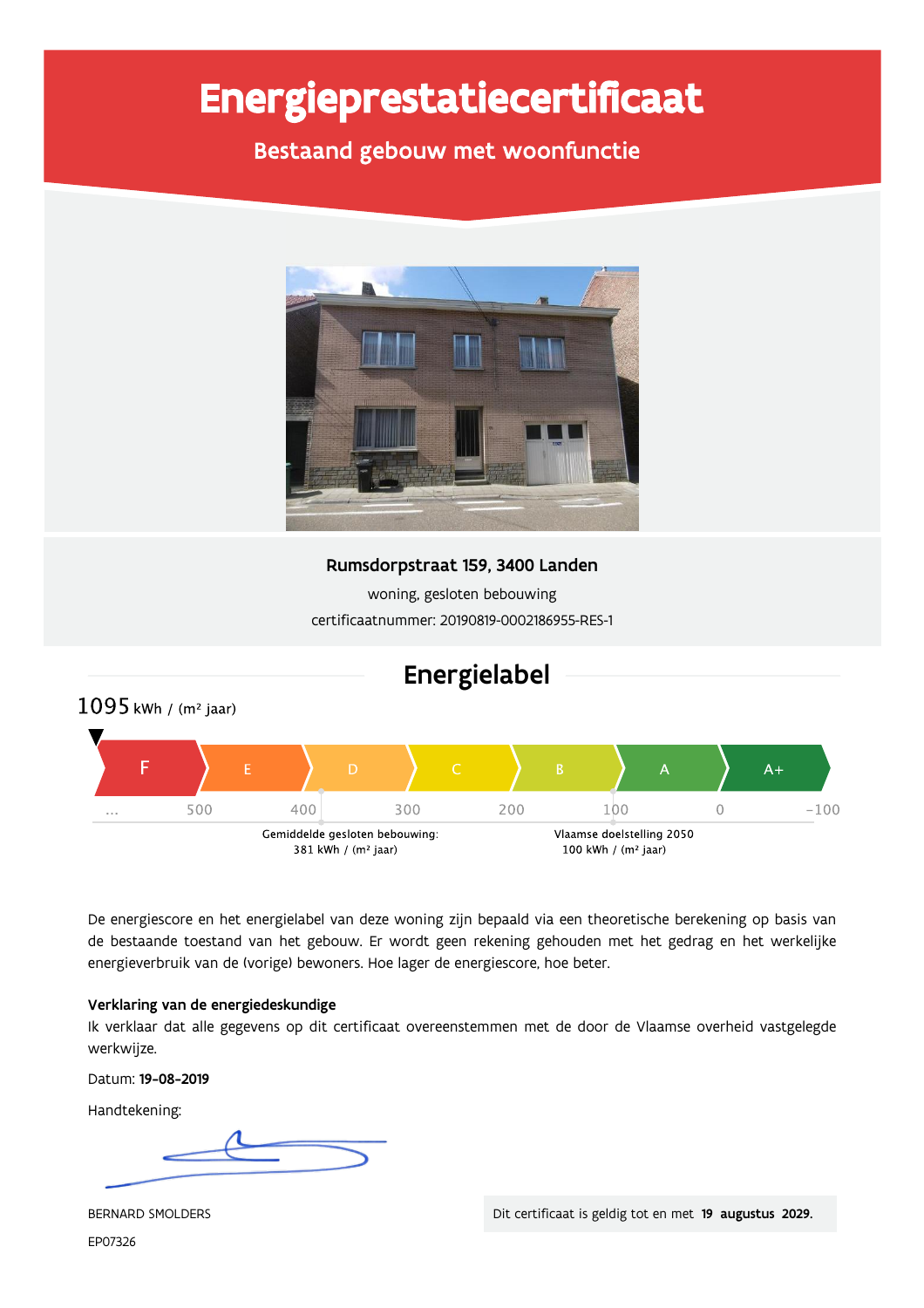## Huidige staat van de woning

Om met uw woning te voldoen aan de energiedoelstelling, zijn er twee mogelijke pistes:

#### $\left( \begin{array}{c} 1 \end{array} \right)$ Inzetten op isolatie en verwarming

Weinig kans op oververhitting

U isoleert elk deel van uw woning tot de doelstelling én  $\mathbf{u}$ voorziet een energie-efficiënte verwarmingsinstallatie (warmtepomp, condenserende ketel, (micro-)WKK. efficiënt warmtenet  $\bigcap_{ }$ decentrale toestellen met een totaal maximaal vermogen van 15 W/m<sup>2</sup>).

**OF** 

 $2^{\circ}$ 

#### Energielabel van de woning

U behaalt een energielabel A voor uw woning (= energiescore van maximaal 100 kWh/(m<sup>2</sup> jaar)). U kiest op welke manier u dat doet: isoleren, efficiënt ventileren, efficiënt verwarmen, zonne-energie, hernieuwbare energie ...

Geen zonneboiler of

zonnepanelen aanwezig



De U-waarde beschrijft de isolatiewaarde van daken, muren, vloeren, vensters ... Hoe lager de U-waarde, hoe beter het constructiedeel isoleert

Niet bekend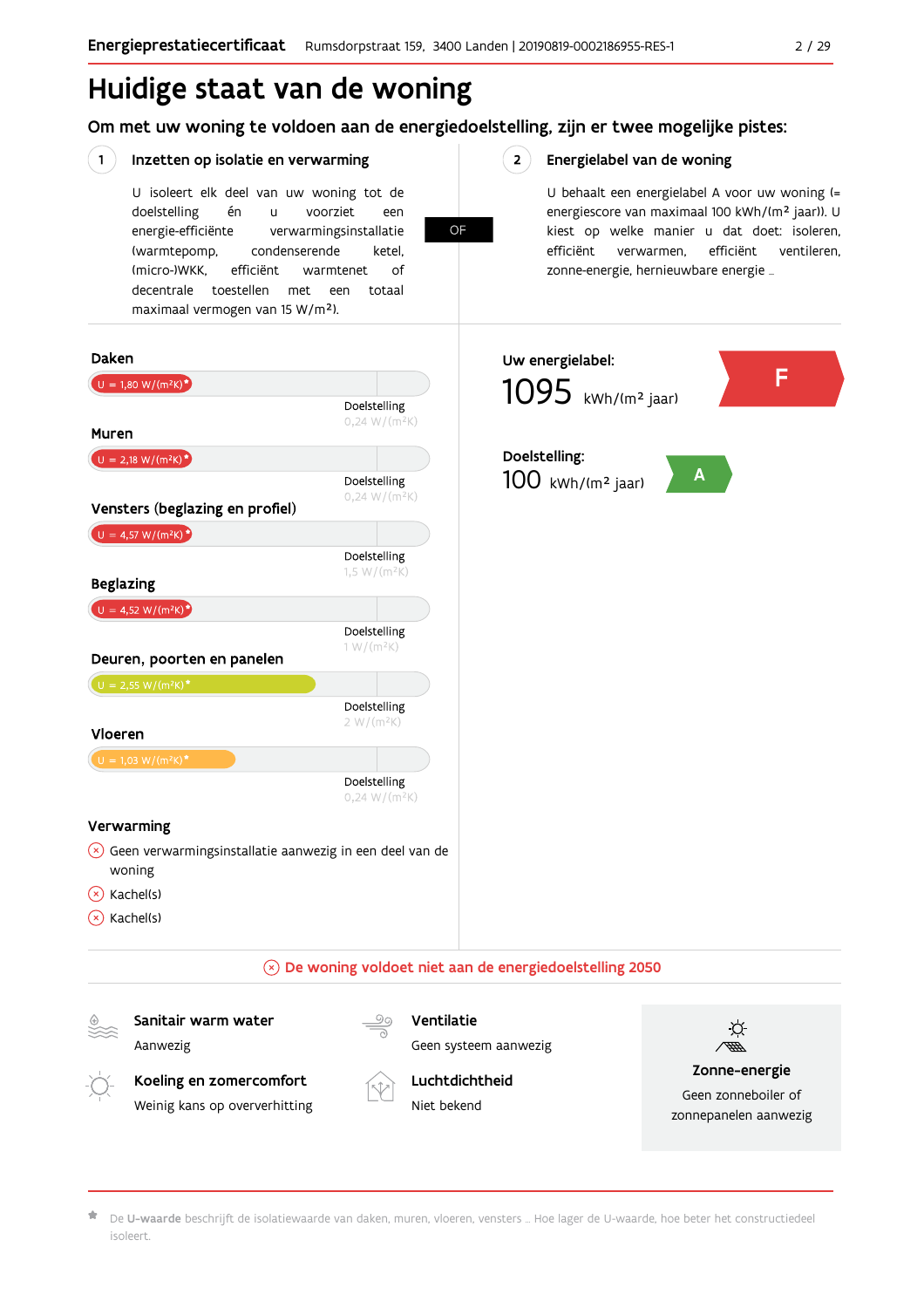## Overzicht aanbevelingen

In deze tabel vindt u aanbevelingen om uw woning energiezuiniger te maken. De aanbevelingen zijn gebaseerd op piste 1. Kunt u ze niet allemaal uitvoeren, dan helpen ze u ook om via piste 2 de doelstelling te halen. Vraag advies aan een specialist voordat u met de renovatiewerken start.

De volgorde in deze tabel is automatisch bepaald en is niet noodzakelijk de juiste volgorde om aan de slag te gaan. Het is louter een eerste indicatie op basis van de energieprestatie.



De prijsindicaties zijn automatisch berekend en kunnen door de energiedeskundige niet aangepast worden. De prijzen zijn bedoeld als indicatie van de gemiddelde marktprijs voor een bepaald type werk. Voor een concrete kostenraming moet u altijd beroep doen op een aannemer of architect. Meer informatie over wat wel en niet inbegrepen is vindt u op pagina 26.

|   | <b>HUIDIGE SITUATIE</b>                                                                                                                 | <b>AANBEVELING</b>                                                                                                                                                 | <b>GEMIDDELDE</b><br>PRIJSINDICATIE <sup>*</sup> |
|---|-----------------------------------------------------------------------------------------------------------------------------------------|--------------------------------------------------------------------------------------------------------------------------------------------------------------------|--------------------------------------------------|
|   | Daken<br>60 m <sup>2</sup> van het dak is niet geïsoleerd.                                                                              | Plaats isolatie.                                                                                                                                                   | € 9 500 / € 5 500                                |
|   | Vensters<br>10,1 m <sup>2</sup> van de vensters heeft enkele<br>beglazing. De raamprofielen zijn niet<br>thermisch onderbroken.         | Vervang de vensters.                                                                                                                                               | € 8 500                                          |
| 프 | Muren<br>193 m <sup>2</sup> van de muren is (vermoedelijk)<br>niet geïsoleerd.                                                          | Plaats isolatie.                                                                                                                                                   | € 36 500 / € 49 500                              |
| 田 | Vloeren<br>30 m <sup>2</sup> van de vloer is niet geïsoleerd.                                                                           | Plaats isolatie.                                                                                                                                                   | € 1500                                           |
|   | Deuren, poorten en panelen<br>0,5 m <sup>2</sup> van de deuren of poorten is<br>onvoldoende geïsoleerd.                                 | Vervang de deuren en poorten.                                                                                                                                      | €1000                                            |
|   | Daken<br>12,8 m <sup>2</sup> van het dak is te weinig<br>geïsoleerd.                                                                    | Plaats bijkomende isolatie.                                                                                                                                        | € 2 000 / € 1 000                                |
|   | <b>Vensters</b><br>7,5 m <sup>2</sup> van de vensters heeft dubbele<br>beglazing. De raamprofielen zijn<br>thermisch weinig performant. | Vervang de vensters.                                                                                                                                               | € 6 000                                          |
|   | Vloeren<br>43 m <sup>2</sup> van de vloer is vermoedelijk niet<br>geïsoleerd.                                                           | Plaats isolatie.                                                                                                                                                   | € 10 500                                         |
|   | Deuren, poorten en panelen<br>0,6 m <sup>2</sup> van de deuren of poorten is<br>onvoldoende geïsoleerd.                                 | Vervang de deuren en poorten.                                                                                                                                      | €1000                                            |
|   | Verwarming<br>verwarmd. In een ander deel van de<br>woning is geen verwarmingsinstallatie<br>aanwezig.                                  | Een deel van de woning wordt inefficiënt Vervang de inefficiënte verwarming. Hou<br>daarbij ook rekening met de ruimtes die<br>momenteel nog niet verwarmd worden. | € 17 500 / € 13 500                              |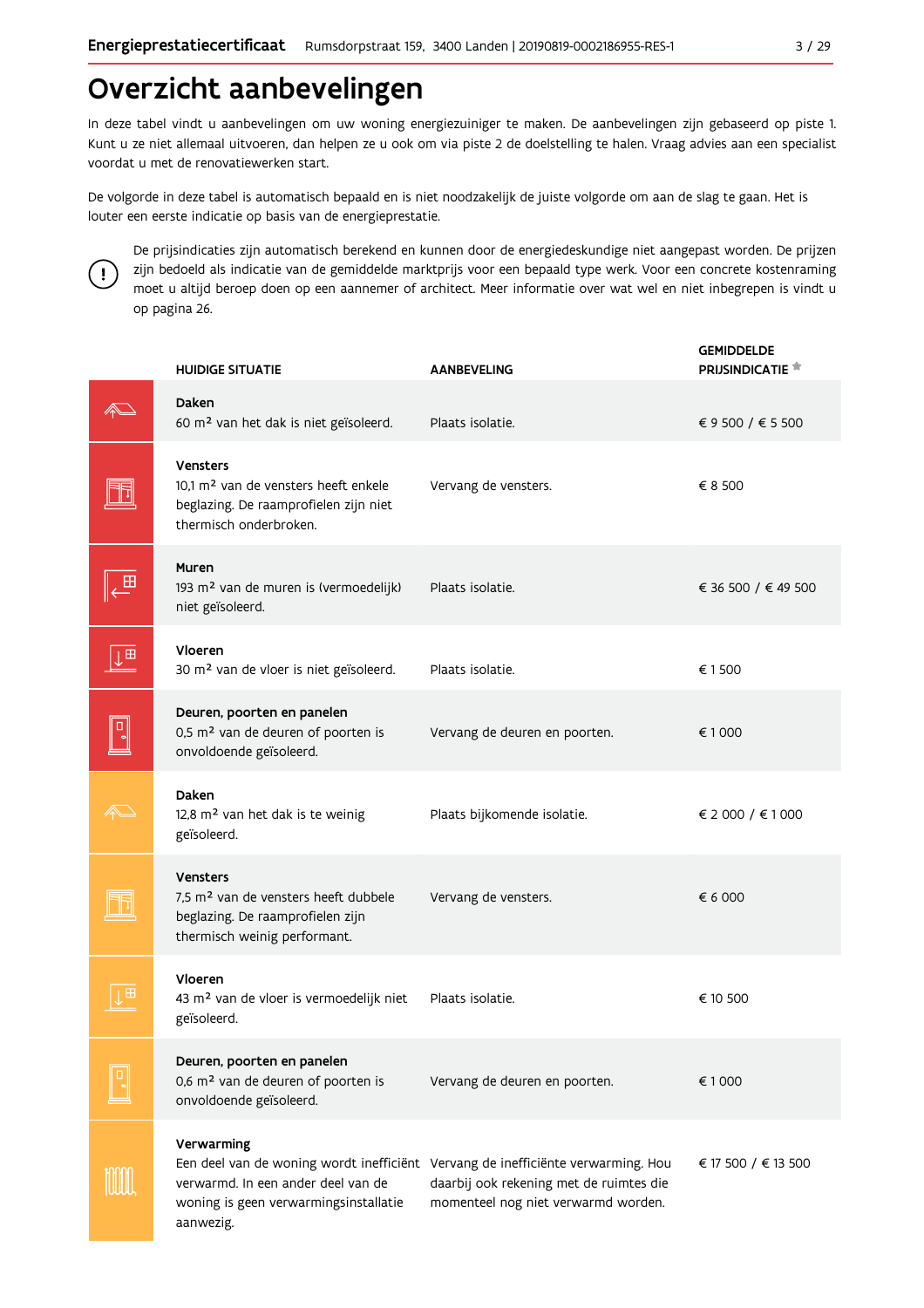|                         | 第一                                                                                                                                                          | Zonne-energie<br>Er is geen installatie op zonne-energie<br>aanwezig.                                                                                                                       | Overweeg de plaatsing van zonnepanelen<br>of een zonneboiler. | € 5 500 / € 5 000 |  |  |  |  |
|-------------------------|-------------------------------------------------------------------------------------------------------------------------------------------------------------|---------------------------------------------------------------------------------------------------------------------------------------------------------------------------------------------|---------------------------------------------------------------|-------------------|--|--|--|--|
| $\overline{\mathsf{D}}$ |                                                                                                                                                             | Deuren, poorten en panelen<br>5 m <sup>2</sup> van de deuren of poorten en 1,8 m <sup>2</sup><br>van de panelen zijn energiezuinig, maar<br>voldoen nog niet aan de<br>energiedoelstelling. | Overweeg om de deuren, poorten en<br>panelen te vervangen.    |                   |  |  |  |  |
|                         | • Energetisch helemaal niet in orde • Energetisch niet in orde • Zonne-energie • Energetisch redelijk in orde, maar net niet voldoende voor de doelstelling |                                                                                                                                                                                             |                                                               |                   |  |  |  |  |

### Energielabel na uitvoering van de aanbevelingen

Als u beslist om uw woning stapsgewijs te renoveren in de hierboven gesuggereerde volgorde, geeft de onderstaande energieschaal een overzicht van waar uw woning zich na elke stap zal bevinden op de energieschaal. Verandert u de volgorde, dan verandert ook de impact van elke maatregel. Dit kan hier niet weergegeven worden.



### Aandachtspunten

 $\mathbf{I}$ 

ÍV

Hou rekening met de volgende bijkomende aspecten als u uw woning energiezuinig en comfortabeler wilt maken.

Luchtdichtheid: De luchtdichtheid van uw woning is niet gemeten. Een goede luchtdichtheid is nodig om de warmte niet via spleten en kieren te laten ontsnappen. Let er bij de renovatie op dat de werken luchtdicht uitgevoerd worden. U kunt nadien de luchtdichtheid laten meten om eventueel overblijvende lekken op te sporen en uw energielabel mogelijk nog te verbeteren.

 $\frac{5}{2}$ Ventilatie: Uw woning beschikt mogelijk niet over voldoende ventilatievoorzieningen. Een goede ventilatie is echter noodzakelijk om een gezond binnenklimaat te garanderen. Voorzie bij uw renovatie daarom in een ventilatiesysteem. Om energie te besparen, kunt u het best kiezen voor een systeem met vraagsturing of warmteterugwinning.



Koeling en zomercomfort: Op dit moment heeft uw woning weinig kans op oververhitting. Nadat uw woning geïsoleerd is, wordt het echter belangrijk om tijdens de zomer de warmte buiten te houden. Hou daarom bij de renovatie al rekening met eventueel bijkomende buitenzonwering. Vermijd de plaatsing van een koelinstallatie, want die verbruikt veel energie.



Sanitair warm water: Uw woning beschikt over een installatie voor sanitair warm water. Overweeg echter de plaatsing van een zonneboiler of warmtepompboiler. Daarmee kunt u energie besparen.

\* Als er verschillende gangbare uitvoeringsmethodes zijn, worden de prijzen hiervan gescheiden door een schuine streep. Meer detailinformatie vindt u vanaf pagina 26.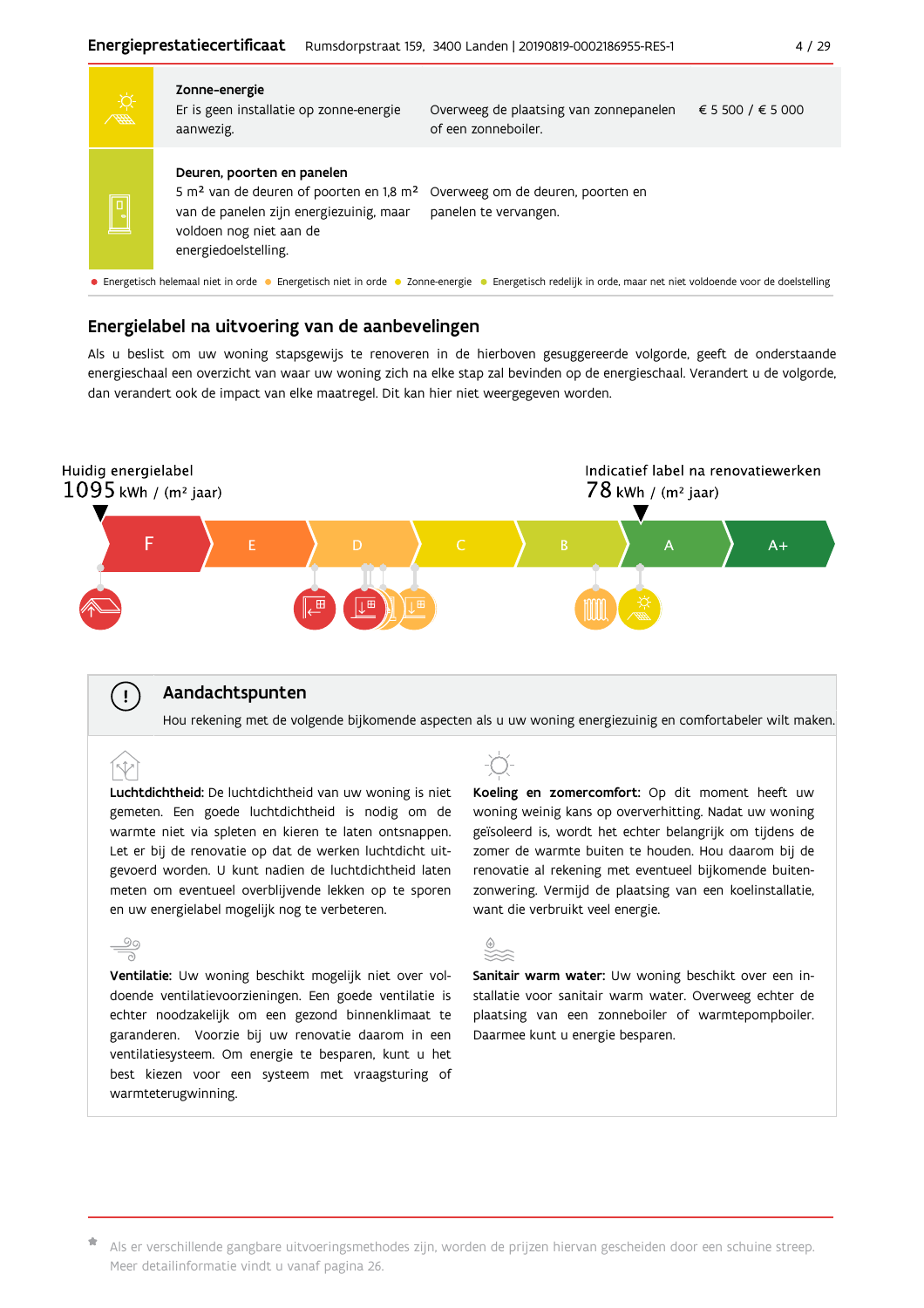#### Let op!

De aanbevelingen, aandachtspunten en prijsindicaties op het energieprestatiecertificaat worden standaard gegenereerd op de wijze die de Vlaamse overheid heeft vastgelegd. Laat u bijstaan door een specialist om op basis van de aanbevelingen en aandachtspunten een concreet renovatieplan op te stellen. De energiedeskundige is niet aansprakelijk voor de eventuele schade die ontstaat bij het uitvoeren van de standaard gegenereerde aanbevelingen of aandachtspunten.

#### Meer informatie?

- Voor meer informatie over het energieprestatiecertificaat, gebruiksgedrag, woningkwaliteit ... kunt u terecht op www.energiesparen.be.
- Meer informatie over uw woning vindt u op uw persoonlijke woningpas. Surf naar woningpas.vlaanderen.be om uw woningpas te bekijken.
- Meer informatie over beter renoveren vindt u op www.energiesparen.be/ikbenoveer.

#### Gegevens energiedeskundige:

**BERNARD SMOLDERS** Generaal Guffensstraat 37, 3300 Tienen EP07326

#### Premies

Informatie over energiewinsten, subsidies of andere financiële voordelen vindt u op www.energiesparen.be.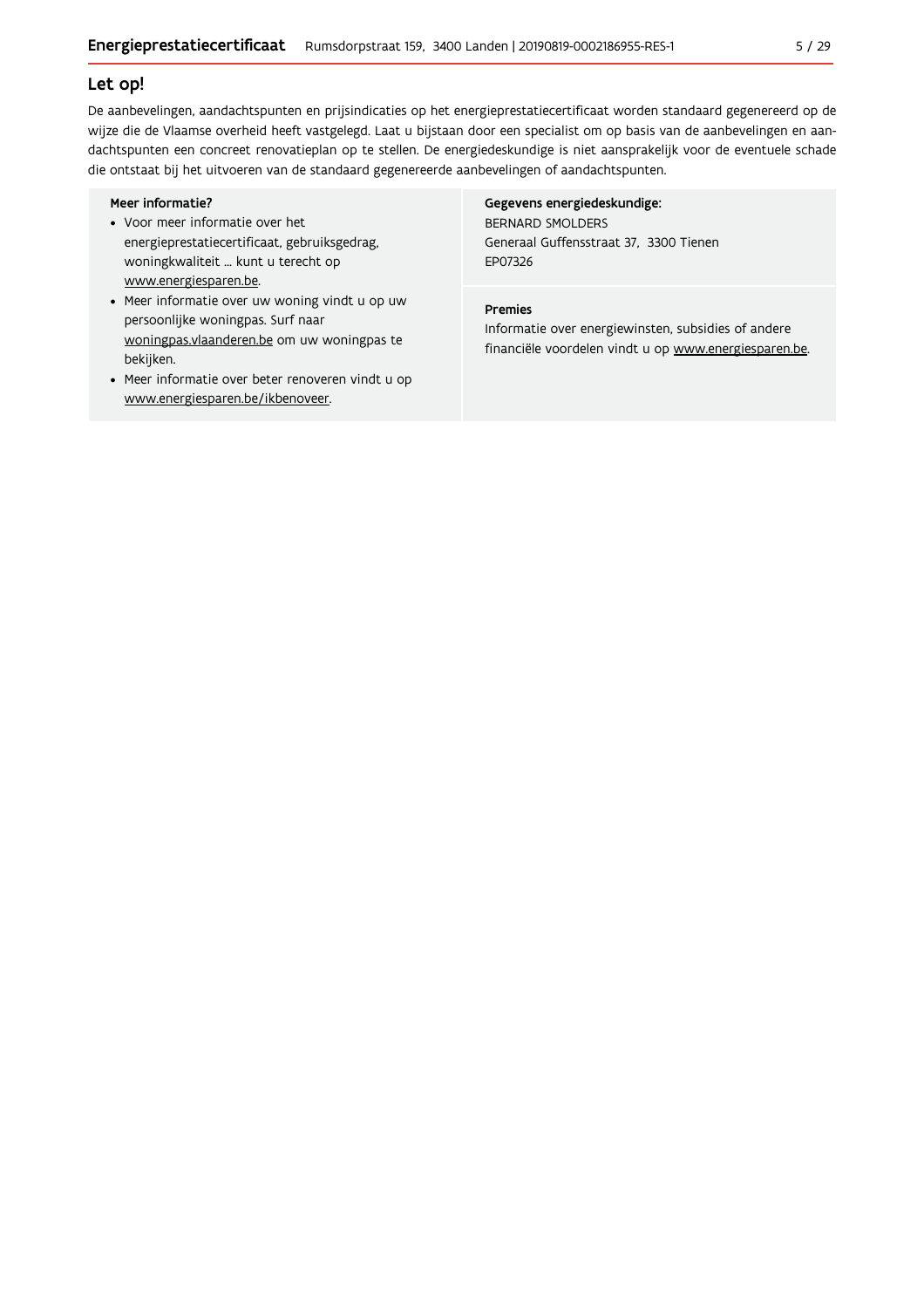## Energieprestatiecertificaat (EPC) in detail

Elk gebouw bestaat uit verschillende onderdelen die met elkaar verbonden zijn. Als u renoveert, kunt u het best al rekening houden met de werken die u later nog gaat uitvoeren.

Dit deel van het energieprestatiecertificaat gaat dieper in op de aanbevelingen van uw woning. Samen met uw architect of andere vakman kunt u op basis hiervan een renovatieplan opstellen.

### Inhoudstafel

| Daken.                           | 8  |
|----------------------------------|----|
| Vensters en deuren.              | 10 |
| Muren.                           | 14 |
| <b>Vloeren</b>                   | 17 |
| Ruimteverwarming                 | 19 |
| Installaties voor zonne-energie. | 23 |
| Overige installaties             | 25 |
| Toelichting prijsindicaties      | 26 |
|                                  |    |

#### 10 goede redenen om nu al te BENOveren

BENOveren is BEter reNOveren dan gebruikelijk is, met hogere ambities op het vlak van energieprestaties, goed gepland en met deskundig advies, zodat ook latere renovatiestappen haalbaar blijven (zie ook www.energiesparen.be/ikbenoveer). Fen deRENOveerde woning hiedt veel voordelen

| $\epsilon$ . Reperto reel as morning bisas reel rool asien. |  |  |  |
|-------------------------------------------------------------|--|--|--|
| 1. Een lagere energiefactuur                                |  |  |  |
| 2. Meer comfort                                             |  |  |  |
| 3. Een gezonder binnenklimaat                               |  |  |  |
| 4. Esthetische meerwaarde                                   |  |  |  |
| 5. Financiële meerwaarde                                    |  |  |  |
| 6. Nodig voor ons klimaat                                   |  |  |  |
| 7. Uw woning is klaar voor uw oude dag                      |  |  |  |
| 8. Minder onderhoud                                         |  |  |  |
| 9. Vandaag al haalbaar                                      |  |  |  |
|                                                             |  |  |  |

## Renoveren of slopen: let op voor asbest!

10. De overheid betaalt mee

Asbest is een schadelijke stof die nog regelmatig aanwezig is in gebouwen. In veel gevallen kunnen asbesttoepassingen op een eenvoudige en vooral veilige manier verwijderd worden. Deze werken en eventuele bijhorende kosten zijn niet inbegrepen in die van het EPC. Voor meer informatie over (het herkennen van) asbest en asbestverwijdering kunt u terecht op www.ovam.be.

#### Hoe wordt het EPC opgemaakt?

De eigenschappen van uw woning zijn door de ener giedeskundige ingevoerd in software die door de Vlaamse overheid is opgelegd. De energiedeskundige mag zich alleen baseren op zijn vaststellingen tijdens het plaatsbezoek en op bewijsstukken die voldoen aan de voorwaarden die de Vlaam se overheid heeft opgelegd. Op basis van de invoergegevens berekent de software het energielabel en genereert automatisch aanbevelingen en kostprijzen. Bij onbekende invoergegevens gaat de software uit van veronderstellingen, onder meer op basis van het (ver)bouw- of fabricageiaar. Om zeker te zijn van de werkelijke samenstelling van uw muur, dak of vloer kunt u ervoor kiezen om verder (destructief) onderzoek uit te voeren (losschroeven stopcontact, gaatje boren in een voeg, binnenafwerking tijdelijk verwijderen ...).

Voor meer informatie over de werkwijze, de bewijs stukken en de voorwaarden kunt u terecht op www.energiesparen.be.

#### Slopen?

Voor oudere woningen of woningen in slechte staat, is het soms interessant om het gebouw te slopen en opnieuw te beginnen. Als u sloop overweegt, kunt u voor meer informatie terecht op www.energiesparen.be.

#### **Energiedoelstelling 2050**

De energiedoelstelling van de Vlaamse Regering is om tegen 2050 alle woningen en appartementen in Vlaanderen minstens even energiezuinig te maken als een energetisch performante nieuwbouwwoning van 2017.

Ten tijde van de opmaak van dit EPC is het nog niet verplicht om aan die energiedoelstelling te voldoen. Denk echter vooruit! Hou nu al zo veel mogelijk rekening met die energiedoelstelling en streef zelfs naar beter.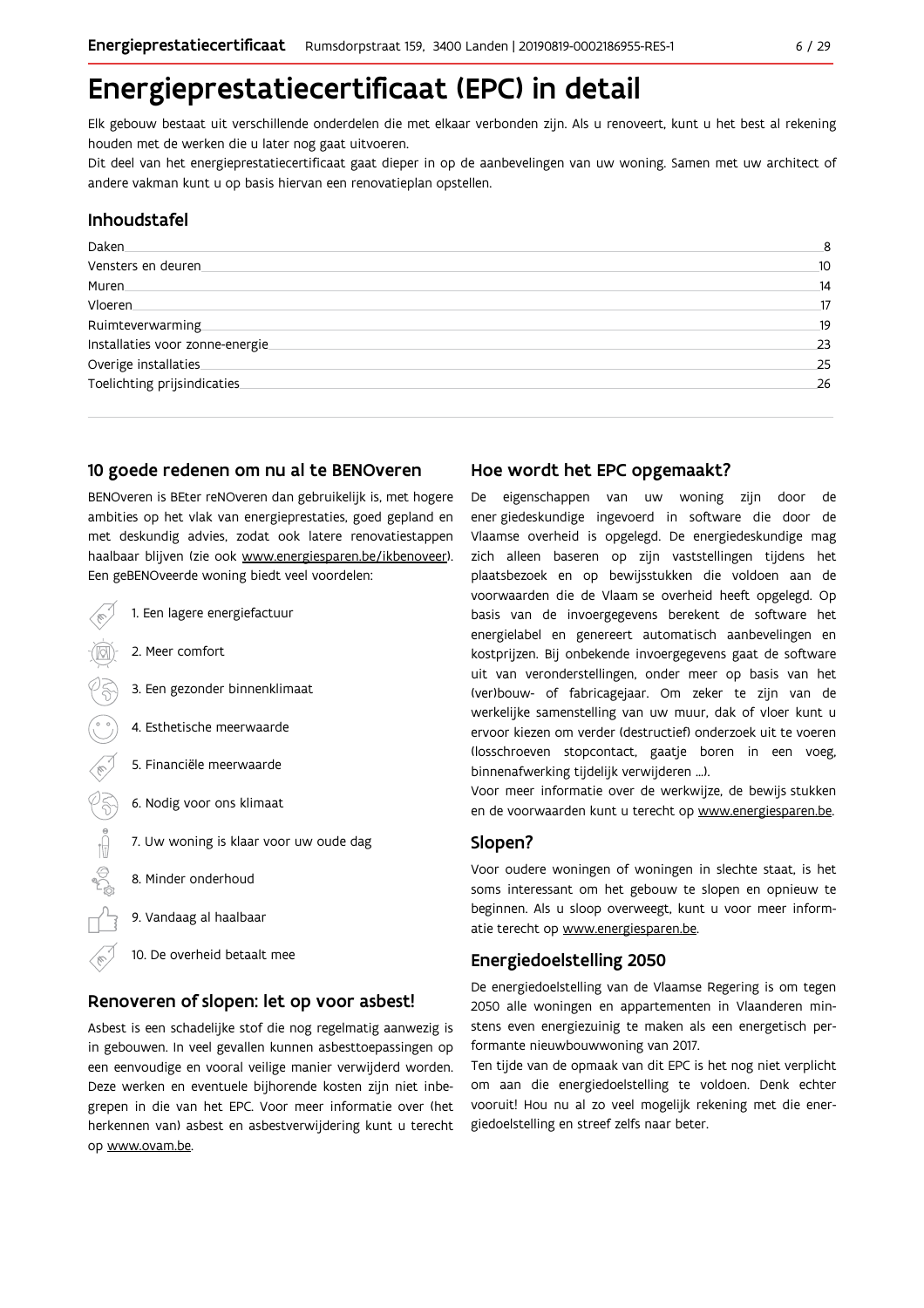## Algemene gegevens

| Datum plaatsbezoek                           | 19/08/2019             |
|----------------------------------------------|------------------------|
| Referentiejaar bouw                          | Onbekend               |
| Beschermd volume (m <sup>3</sup> )           | 406                    |
| Bruikbare vloeroppervlakte (m <sup>2</sup> ) | 132                    |
| Verliesoppervlakte (m <sup>2</sup> )         | 363                    |
| Infiltratiedebiet $(m^3/(m^2h))$             | Onbekend               |
| Thermische massa                             | Half zwaar/matig zwaar |
| Niet-residentiële bestemming                 | Geen                   |

| Berekende energiescore (kWh/(m <sup>2</sup> jaar))          | 1.095   |
|-------------------------------------------------------------|---------|
| Karakteristiek jaarlijks primair energieverbruik (kWh/jaar) | 144.303 |
| CO <sub>2</sub> -emissie (kg/jaar)                          | 34.024  |
| Indicatief S-peil                                           | 194     |
| Gemiddelde U-waarde gebouwschil (W/(m <sup>2</sup> K))      | 2.00    |
| Gemiddeld installatierendement (%)                          | 38      |

## Verklarende woordenlijst

| Beschermd volume                                    | Het volume van alle ruimten die men wenst te beschermen tegen warmteverlies naar<br>buiten, de grond en aangrenzende onverwarmde ruimten.                                                                                                                                 |
|-----------------------------------------------------|---------------------------------------------------------------------------------------------------------------------------------------------------------------------------------------------------------------------------------------------------------------------------|
| Bruikbare vloeroppervlakte                          | De vloeroppervlakte binnen het beschermd volume die beloopbaar en toegankelijk is.                                                                                                                                                                                        |
| U-waarde                                            | De U-waarde beschrijft de isolatiewaarde van daken, muren, vensters  Hoe lager de<br>U-waarde, hoe beter de constructie isoleert.                                                                                                                                         |
| R-waarde                                            | De warmteweerstand van een materiaallaag. Hoe groter de R-waarde, hoe beter de<br>materiaallaag isoleert.                                                                                                                                                                 |
| Lambdawaarde                                        | De warmtegeleidbaarheid van een materiaal. Hoe lager de lambdawaarde, hoe beter<br>het materiaal isoleert.                                                                                                                                                                |
| Spouw                                               | Een laag in de constructie tussen twee andere materiaallagen die al dan niet (volledig)<br>gevuld is met isolatie of lucht.                                                                                                                                               |
| Karakteristiek jaarlijks primair<br>energieverbruik | De berekende hoeveelheid primaire energie die gedurende één jaar nodig is voor de<br>verwarming, de aanmaak van sanitair warm water, de ventilatie en de koeling van een<br>woning. Eventuele bijdragen van zonneboilers en zonnepanelen worden in mindering<br>gebracht. |
| Berekende energiescore                              | Een maat voor de totale energieprestatie van een woning. De berekende energiescore<br>is gelijk aan het karakteristiek jaarlijks primair energieverbuik, gedeeld door de<br>bruikbare vloeroppervlakte.                                                                   |
| S-peil                                              | Een maat voor de energieprestatie van de gebouwschil van een woning. Het S-peil<br>houdt rekening met de isolatie, de luchtdichtheid, de oriëntatie, de zonnewinsten en<br>de vormefficiëntie. Hoe lager het S-peil, hoe energie-efficiënter de gebouwschil.              |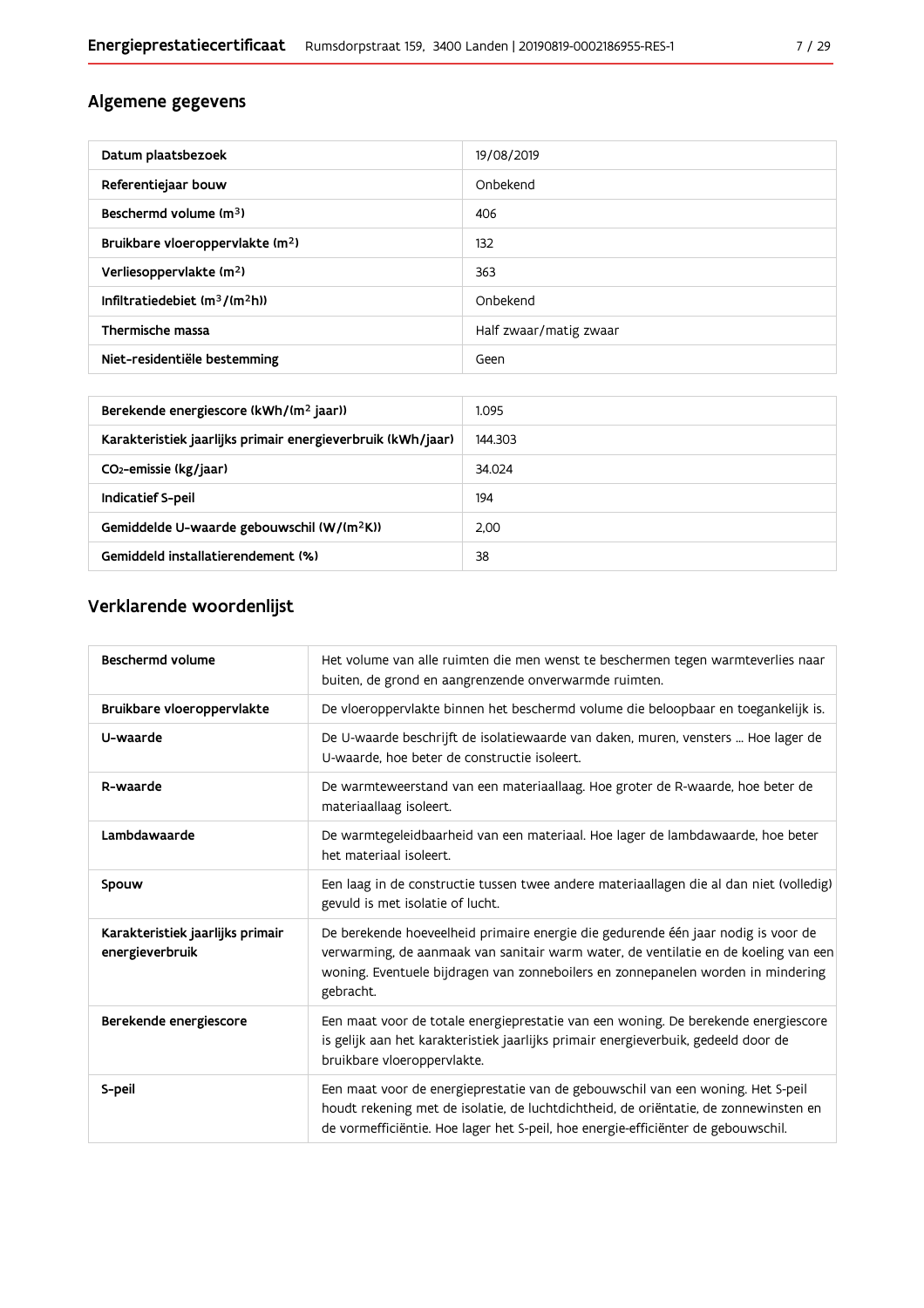## **Daken**



#### Plafond

| 60 m <sup>2</sup> van het plafond is niet geïsoleerd.                      | Plaats isolatie in of onder het plafond<br>of plaats isolatie boven op het plafond.                                                                              | € 9 500 <sup><math>\overline{•}</math></sup><br>$\epsilon$ 5 500 $\pi$ |
|----------------------------------------------------------------------------|------------------------------------------------------------------------------------------------------------------------------------------------------------------|------------------------------------------------------------------------|
| Plafond<br>12,8 m <sup>2</sup> van het plafond is te weinig<br>geïsoleerd. | Plaats bijkomende isolatie in of onder het $\epsilon$ 2 000 <sup>★</sup><br>plafond<br>of plaats bijkomende isolatie boven op het €1000 <sup>*</sup><br>plafond. |                                                                        |

Bij de renovatie van uw dak kunt u het best streven naar een U-waarde van maximaal 0,24 W/(m<sup>2</sup>K). Dat komt overeen met een isolatielaag van ongeveer 14 cm minerale wol of XPS ( $\lambda_a$  = 0,035 W/(m.K)) of 12 cm PUR ( $\lambda_a$  = 0,027 W/(m.K)). Als u de isolatie van uw platte of hellende dak tussen een houten dakstructuur plaatst, moet u de isolatiedikte verhogen tot minstens 22 cm minerale wol.

Hoogstwaarschijnlijk renoveert u uw dak(en) maar één keer grondig. Isoleer daarom meteen maximaal. De energiedoelstelling van 0,24 W/(m<sup>2</sup>K) vormt de basis, maar u kunt altijd streven naar beter.

## Denk vooruit!

- · Isoleert u eerst uw dak en dan uw muren? Verleng dan nu al de dakoversteken zodat de buitenmuurisolatie luchtdicht en zonder koudebrug op de dakisolatie kan aansluiten. Plaats ook de regenwaterafvoer zodanig dat er nog plaats genoeg is om buitenmuurisolatie te plaatsen.
- · Wordt het platte dak een stuk dikker door de isolatie? Hou er dan rekening mee dat u ook de dakgoten, brandmuurtjes, dakranden, gevels ... moet verhogen.
- Bent u van plan een ventilatiesysteem, zonneboiler of zonnepanelen te plaatsen? Hou dan nu al rekening met de nodige leidingdoorvoeren of dakverstevigingen.
- · Denk bij de renovatie van uw dak aan functies die u later nog wilt toevoegen (bijvoorbeeld een zolderkamer wordt bureau) en zorg nu al voor voldoende daglicht door bijvoorbeeld dakvlakvensters te integreren in uw dak.

### Een plafond isoleren

Als de ruimte onder uw hellende dak onverwarmd blijft of ontoegankelijk is, kunt u beter het plafond isoleren. Zo bespaart u dubbel: op uw energiefactuur, maar ook op het isolatiemateriaal en de plaatsing. U kunt de isolatie boven op de vloerplaat plaatsen.

Bij een vloeropbouw met houten elementen kunt u de isolatie tussen de balken aanbrengen. Als de zolder wordt gebruikt, moet u een loopvloer plaatsen. Isoleer goed rond het trapgat en voorzie in isolatie in het zolderluik.

## Pas op!

- · Zorg steeds dat de isolatie wind- en luchtdicht geplaatst wordt. Anders gaat een groot deel van het isolatie-effect teniet.
- Het extra gewicht op de bestaande constructie van het dak heeft mogelijk een impact op de draagkracht en stabiliteit van het dak, de gevels en de fundering.
- · Door het isoleren van het dak gaat de luchtdichtheid van uw woning er op vooruit en kan de luchtverversing niet meer gebeuren via spleten en kieren. Voorzie dus een ventilatiesysteem om uw woning te ventileren. Dat is niet enkel essentieel om vochtproblemen te vermijden, maar ook voor uw gezondheid en uw comfort.

Laat u bijstaan door een architect, aannemer of vakman voor deskundig advies en een goede uitvoering van de werken.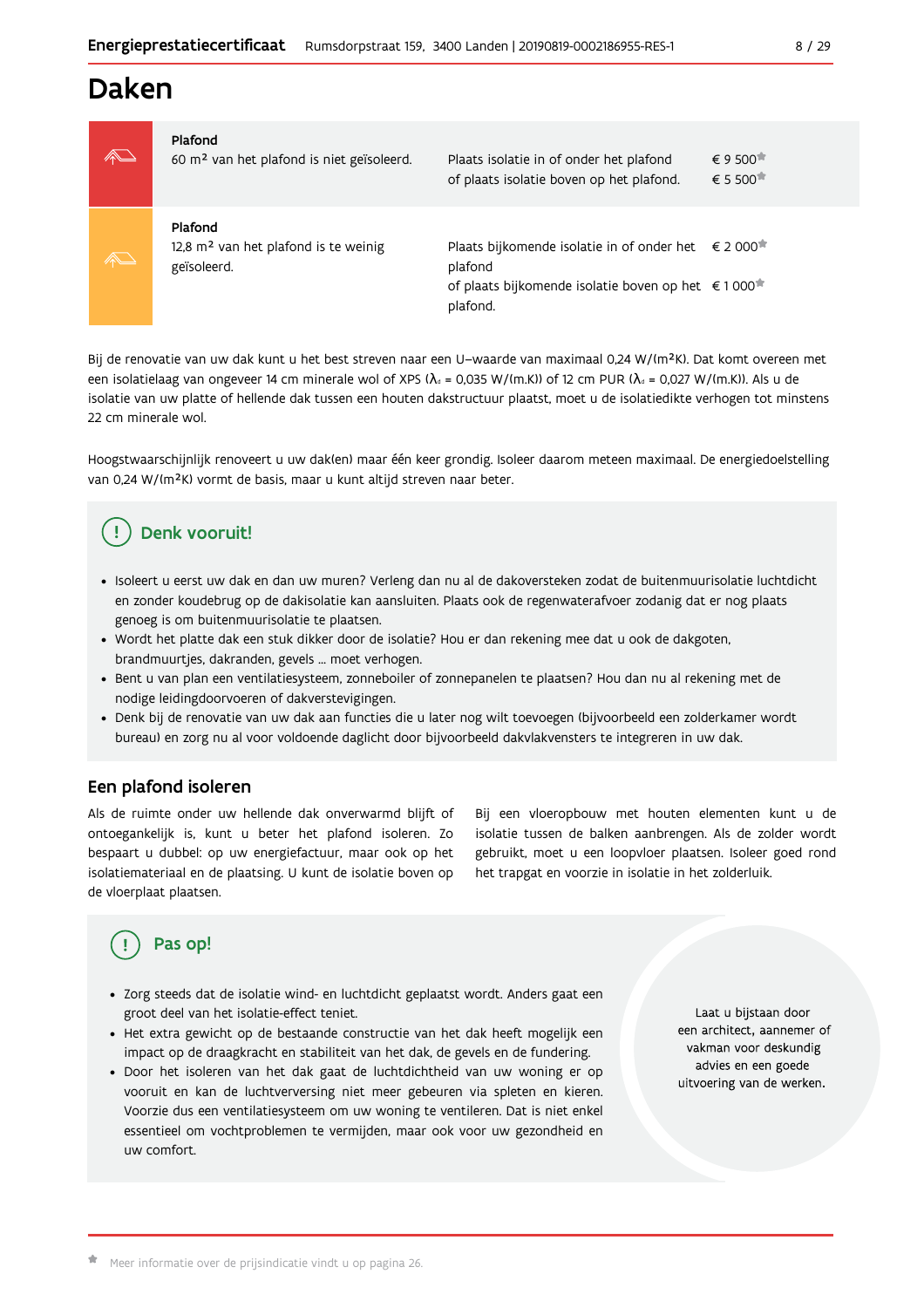## Technische fiche daken

De energiedeskundige heeft de onderstaande gegevens ingevoerd. Bezorg die gegevens aan uw vakman.



#### Legende

a dak niet in riet of cellenbeton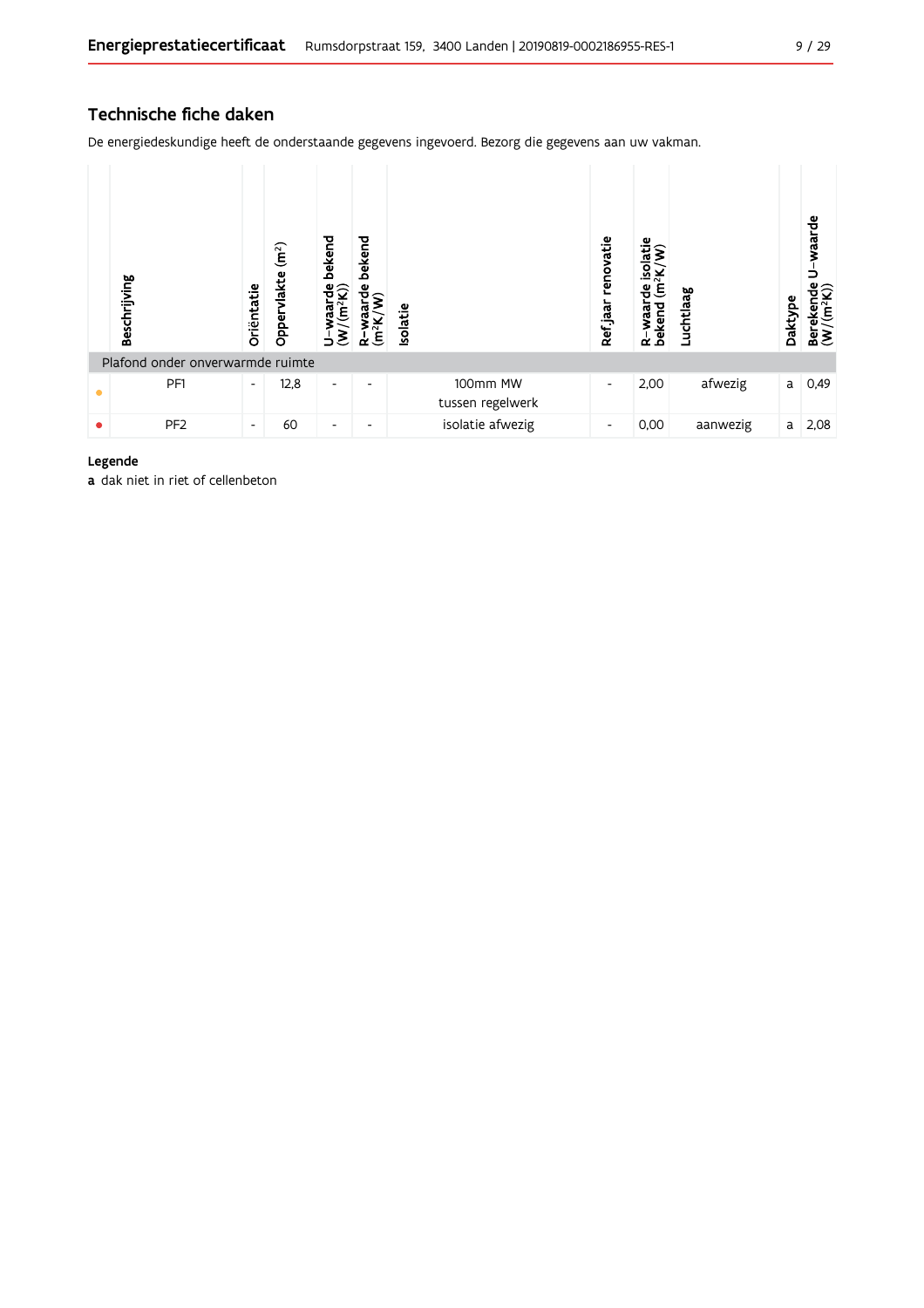## Vensters en deuren

|  | <b>Vensters</b><br>10.1 m <sup>2</sup> van de vensters heeft enkele<br>beglazing. Dat is niet energiezuinig. Ook de<br>raamprofielen zijn thermisch weinig<br>performant.   | Vervang de vensters door nieuwe vensters $\epsilon$ 8 500 <sup>*</sup><br>met hoogrendementsbeglazing en<br>energieperformante raamprofielen. |                        |
|--|-----------------------------------------------------------------------------------------------------------------------------------------------------------------------------|-----------------------------------------------------------------------------------------------------------------------------------------------|------------------------|
|  | Deuren en poorten<br>0,5 m <sup>2</sup> van de deuren of poorten is<br>onvoldoende geïsoleerd.                                                                              | Vervang de niet-energiezuinige deuren of<br>poorten door een energiezuinig alternatief<br>met sterk isolerende profielen.                     | € 1 000 <sup>★</sup>   |
|  | <b>Vensters</b><br>7,5 m <sup>2</sup> van de vensters heeft dubbele<br>beglazing. Dat is weinig energiezuinig. Ook<br>de raamprofielen zijn thermisch weinig<br>performant. | Vervang de vensters door nieuwe vensters $\epsilon$ 6 000 <sup>*</sup><br>met hoogrendementsbeglazing en<br>energieperformante raamprofielen. |                        |
|  | Deuren en poorten<br>0,6 m <sup>2</sup> van de deuren of poorten is<br>onvoldoende geïsoleerd.                                                                              | Vervang de weinig energiezuinige deuren<br>of poorten door een energiezuinig<br>alternatief met sterk isolerende profielen.                   | $\epsilon$ 1 000 $\pi$ |
|  | Deuren en poorten<br>5 m <sup>2</sup> van de deuren of poorten is<br>energiezuinig, maar voldoet nog niet aan de<br>energiedoelstelling                                     | Overweeg bij een grondige renovatie om<br>de deuren of poorten te vervangen.                                                                  |                        |
|  | Panelen<br>1,8 m <sup>2</sup> van de panelen is energiezuinig, maar<br>voldoet nog niet aan de energiedoelstelling                                                          | Overweeg bij een grondige renovatie om<br>de panelen te vervangen.                                                                            |                        |

De kwaliteit van zowel de beglazing als de profielen bepaalt de energieprestatie van uw vensters. Kies altijd voor dubbele hoogrendementsbeglazing of drievoudige beglazing met een U-waarde van maximaal 1,0 W/(m<sup>2</sup>K). Bij de renovatie van vensters kunt u het best streven naar een U-waarde van maximaal 1,5 W/(m<sup>2</sup>K) voor de vensters (glas + profielen). Naast de vensters in de gevel verdienen ook dakvlakvensters, koepels, lichtstraten, polycarbonaatplaten en glasbouwstenen de nodige aandacht.

Bij de vervanging van uw deuren, poorten of panelen kunt u het best streven naar een U-waarde van maximaal 2 W/(m<sup>2</sup>K). Kies daarom voor een deur of poort met sterk isolerende profielen en panelen. Als de deur glas bevat, kunt u het best kiezen voor dubbele hoogrendementsbeglazing of drievoudige beglazing met een U-waarde van maximaal 1,0 W/(m<sup>2</sup>K).

Hoogstwaarschijnlijk vervangt u uw buitenschrijnwerk maar één keer. Kies daarom meteen voor de meest energie-efficiënte oplossing.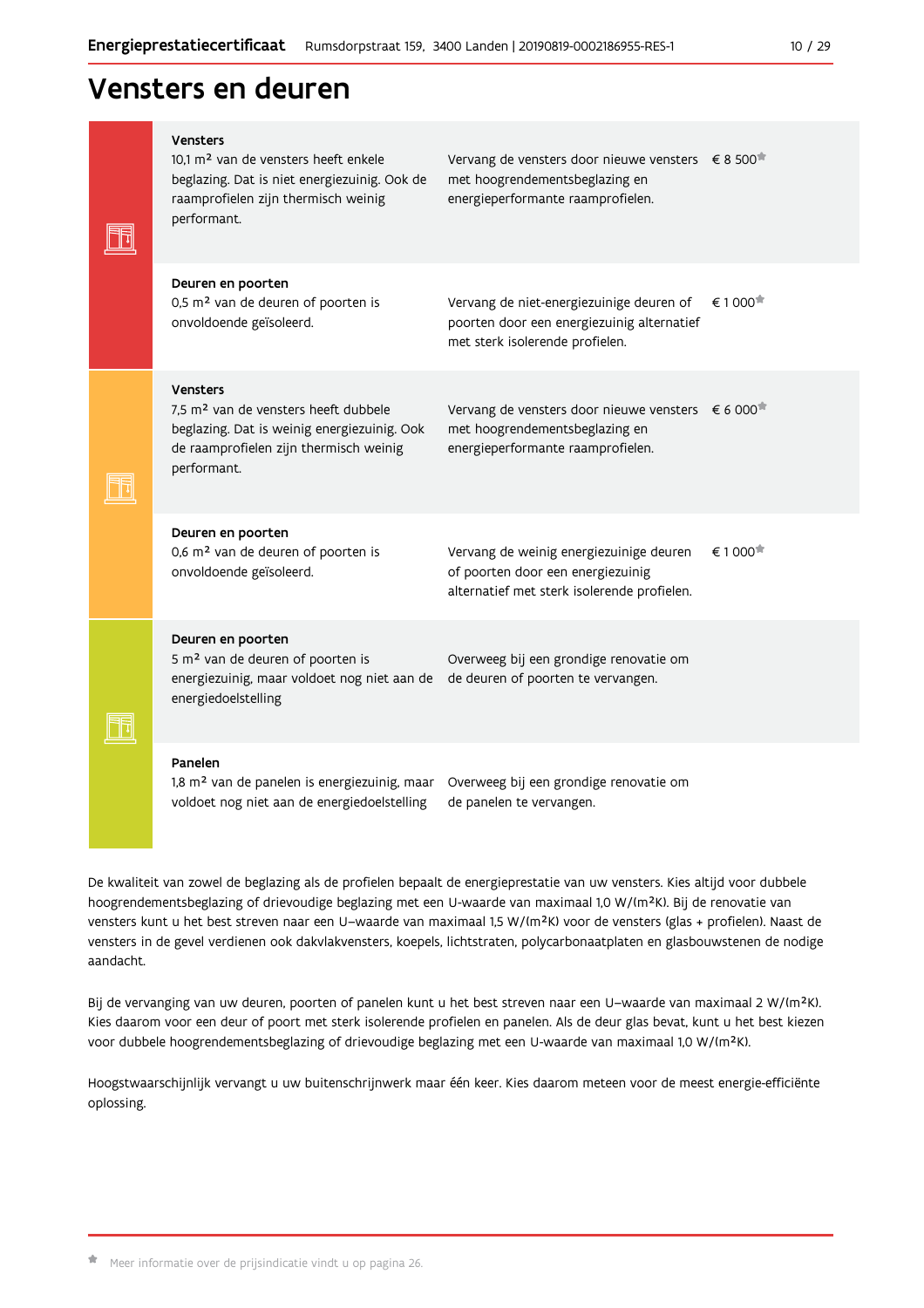## Denk vooruit!

- · Vervangt u eerst uw buitenschrijnwerk en isoleert u pas nadien uw gevels? Zorg er nu al voor dat de buitenmuurisolatie zonder koudebruggen op de profielen van uw vensters en deuren zal kunnen aansluiten. Zo vermijdt u condensatie en schimmelvorming in de woning.
- Bent u van plan om ventilatie te plaatsen met natuurlijke toevoer, eventueel in combinatie met mechanische afvoer? Bouw dan nu al ventilatieroosters in de vensters in.
- · Bent u van plan geautomatiseerde buitenzonwering te plaatsen? Breng dan nu al de nodige bekabeling aan.

### Vensters vervangen

Het venster (glas + profielen) in zijn geheel vervangen is op energetisch vlak de beste oplossing. Als het om bepaalde redenen (esthetisch, bouwkundige regelgeving ...) niet mogelijk of gewenst is om het volledige venster te vervangen, vervang dan minstens het glas of plaats een dubbel raam of voorzetglas. Besteed altijd voldoende aandacht aan een luchtdichte plaatsing van het buitenschrijnwerk.

Beschikt u nog over oude rolluikkasten? Vervang ze door geïsoleerde luchtdichte kasten.

#### Deuren, poorten of panelen vervangen

Zorg ervoor dat deuren, poorten of panelen luchtdicht geplaatst worden. Een luchtdichte buitendeur is aan vier kanten uitgerust met een goede dichting. Aan de onderkant van de deur wordt daarvoor vaak gebruikgemaakt van een zogenaamde valdorpel. Dat is een automatisch tochtprofiel dat onzichtbaar in de onderkant van de deur is ingewerkt. Door een mechanisme gaat de valdorpel automatisch naar beneden als de deur dichtgaat en komt hij naar omhoog als de deur geopend wordt.

## Pas op!

· Dankzij de vervanging van het buitenschrijnwerk gaat de luchtdichtheid van uw woning er sterk op vooruit en kan de luchtverversing niet meer gebeuren via spleten en kieren. Voorzie dus een ventilatiesysteem om uw woning te ventileren. Dat is niet enkel essentieel om vochtproblemen te vermijden, maar ook voor uw gezondheid en uw comfort.

Laat u bijstaan door een architect, aannemer of vakman voor deskundig advies en een goede uitvoering van de werken.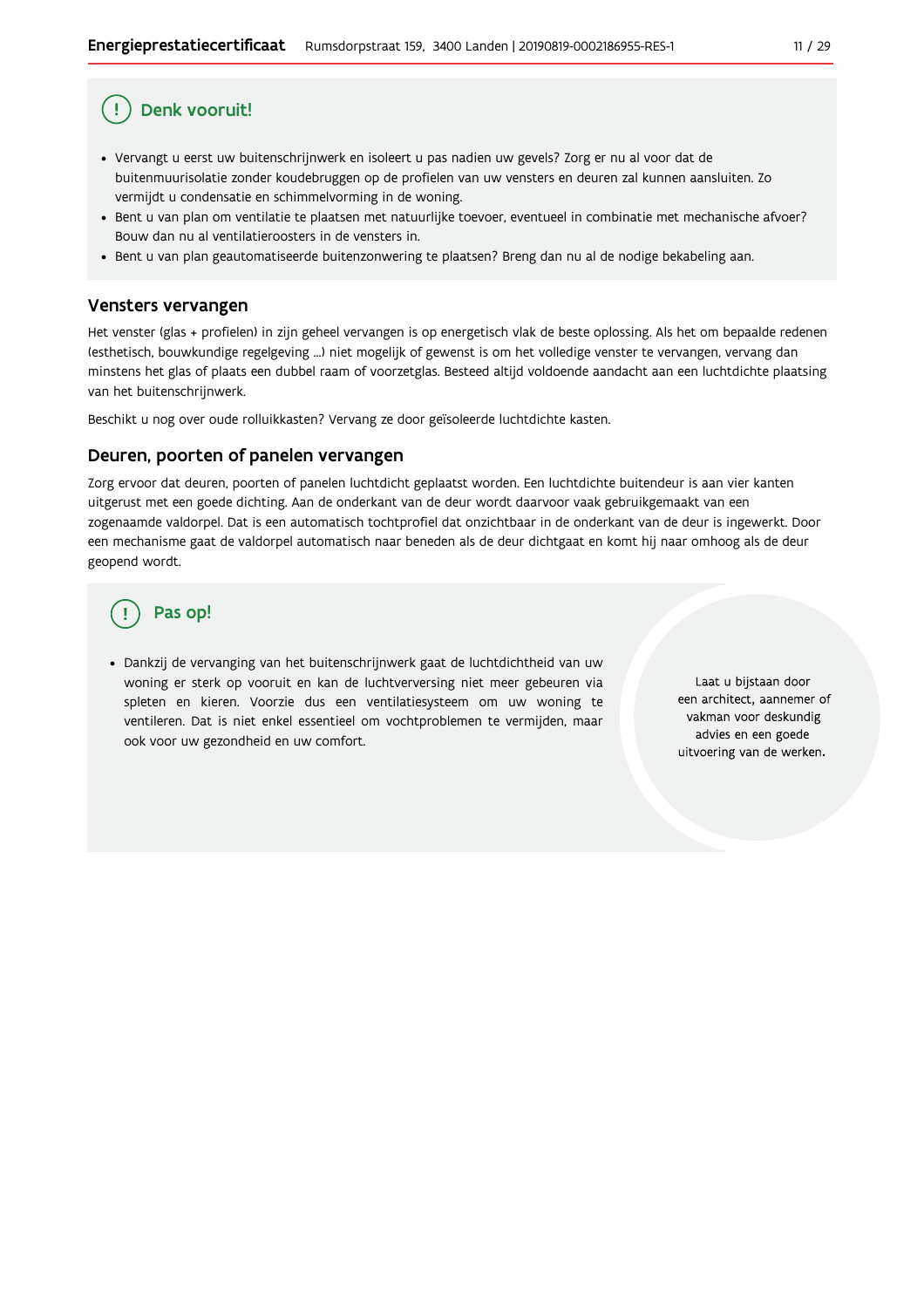### Technische fiche van de vensters

De energiedeskundige heeft de onderstaande gegevens ingevoerd. Bezorg die gegevens aan uw vakman.

|           | Beschrijving    | Oriëntatie | Helling      | Oppervlakte (m <sup>2</sup> ) | bekend<br>$U$ – waarde l $(W/(m^2K))$ | <b>Beglazing</b> | Buitenzonwering | Profiel              | Berekende U-waarde<br>(W/(m <sup>2</sup> K)) |
|-----------|-----------------|------------|--------------|-------------------------------|---------------------------------------|------------------|-----------------|----------------------|----------------------------------------------|
|           | In voorgevel    |            |              |                               |                                       |                  |                 |                      |                                              |
|           | VG1-GL1         | <b>NO</b>  | verticaal    | 1,8                           | $\overline{\phantom{a}}$              | enkel glas       |                 | metaal niet<br>therm | 5,83                                         |
|           | VG1-GL2         | <b>NO</b>  | verticaal    | 2,9                           | $\overline{\phantom{a}}$              | enkel glas       | handbediend     | metaal niet<br>therm | 5,83                                         |
|           | VG1-GL3         | <b>NO</b>  | verticaal    | 1,3                           | $\overline{\phantom{a}}$              | enkel glas       |                 | metaal niet<br>therm | 5,83                                         |
| ●         | VG1-GL4         | <b>NO</b>  | verticaal    | 2,3                           | $\overline{\phantom{a}}$              | enkel glas       |                 | metaal niet<br>therm | 5,83                                         |
|           | In achtergevel  |            |              |                               |                                       |                  |                 |                      |                                              |
|           | AG1-GL1         | ZW         | verticaal    | 2,6                           | $\overline{\phantom{a}}$              | dubbel glas      | handbediend     | kunst>2k             | 2,86                                         |
|           | AG1-GL2         |            | ZW verticaal | 1,8                           | $\overline{a}$                        | enkel glas       |                 | metaal niet<br>therm | 5,83                                         |
|           | In rechtergevel |            |              |                               |                                       |                  |                 |                      |                                              |
|           | RG1-GL1         | <b>NW</b>  | verticaal    | 3,6                           | $\overline{\phantom{a}}$              | dubbel glas      |                 | kunst>2k             | 2,86                                         |
| $\bullet$ | RG1-GL2         |            | NW verticaal | 1,3                           | $\overline{\phantom{a}}$              | dubbel glas      | $\overline{a}$  | kunst>2k             | 2,86                                         |

#### Legende glastypes

| enkel glas | Enkelvoudige beglazing | dubbel glas | Gewone dubbele beglazing |  |
|------------|------------------------|-------------|--------------------------|--|
|            |                        |             |                          |  |

metaal niet

therm

#### Legende profieltypes

| kunst>2k |  |
|----------|--|
|          |  |

Kunststof profiel, 2 of meer kamers

Metalen profiel, niet thermisch onderbroken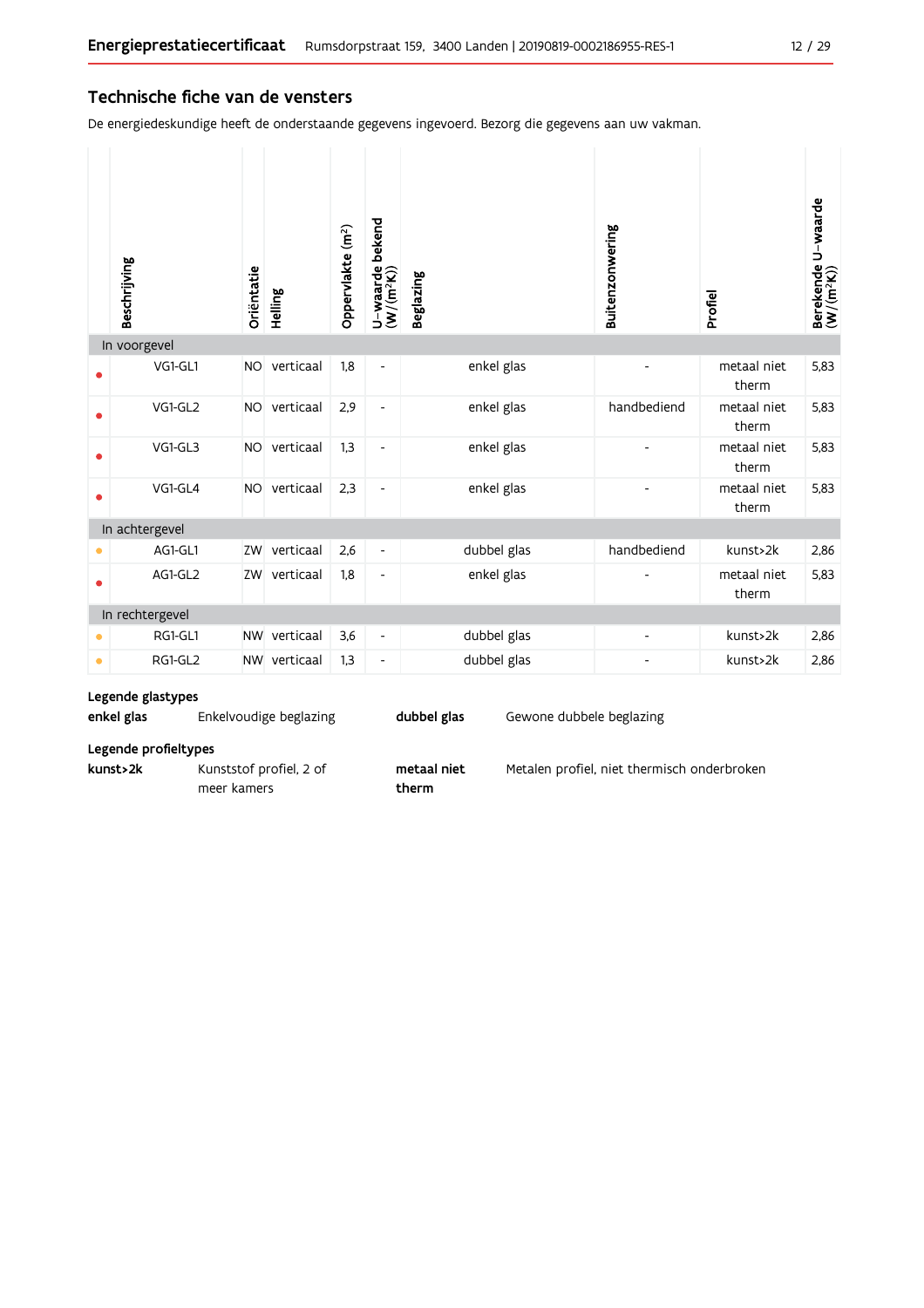### Technische fiche van de deuren, poorten en panelen

De energiedeskundige heeft de onderstaande gegevens ingevoerd. Bezorg die gegevens aan uw vakman.

|           | Beschrijving    | Oriëntatie | Oppervlakte (m <sup>2</sup> ) | bekend<br>$U\text{-} \textsf{waarde} \mid \\ (\textsf{W}/(\textsf{m}^2 \textsf{K}))$ | bekend<br>R-waarde t<br>(m <sup>2</sup> K/W) | <b>Isolatie</b>   | Ref.jaar renovatie | Luchtlaag | Deur/paneeltype | Profiel                   | Berekende U-waarde<br>(W/(m <sup>2</sup> K)) |
|-----------|-----------------|------------|-------------------------------|--------------------------------------------------------------------------------------|----------------------------------------------|-------------------|--------------------|-----------|-----------------|---------------------------|----------------------------------------------|
|           | Deuren/poorten  |            |                               |                                                                                      |                                              |                   |                    |           |                 |                           |                                              |
|           | In voorgevel    |            |                               |                                                                                      |                                              |                   |                    |           |                 |                           |                                              |
|           | VG1-DE1         | <b>NO</b>  | 0,5                           | $\overline{\phantom{0}}$                                                             | ٠                                            | isolatie afwezig  | ٠                  | afwezig   | a               | metaal niet 5,89<br>therm |                                              |
|           | In rechtergevel |            |                               |                                                                                      |                                              |                   |                    |           |                 |                           |                                              |
| ٠         | RG1-DE1         | <b>NW</b>  | 0,6                           | $\overline{\phantom{a}}$                                                             | $\overline{\phantom{0}}$                     | isolatie onbekend | 1996               | onbekend  | b               | kunst>2k                  | 3,64                                         |
| $\bullet$ | RG2-DE1         | <b>NW</b>  | 1.7                           | $\overline{\phantom{a}}$                                                             | ٠                                            | isolatie afwezig  |                    | aanwezig  | b               | hout                      | 2,06                                         |
| $\bullet$ | RG2-DE2         | <b>NW</b>  | 3,3                           | $\overline{\phantom{a}}$                                                             |                                              | isolatie afwezig  |                    | aanwezig  | b               | hout                      | 2,06                                         |
|           | Panelen         |            |                               |                                                                                      |                                              |                   |                    |           |                 |                           |                                              |
|           | In rechtergevel |            |                               |                                                                                      |                                              |                   |                    |           |                 |                           |                                              |
|           | RG2-PA1         | <b>NW</b>  | 1,8                           | $\overline{\phantom{0}}$                                                             |                                              | isolatie onbekend | -                  | onbekend  | b               | hout                      | 2,71                                         |

#### Legende deur/paneeltypes

a deur/paneel in metaal

**b** deur/paneel niet in metaal

#### Legende profieltypes

| kunst>2k    | Kunststof profiel, 2 of | hout | Houten profiel |
|-------------|-------------------------|------|----------------|
|             | meer kamers             |      |                |
| metaal niet | Metalen profiel, niet   |      |                |
| therm       | thermisch onderbroken   |      |                |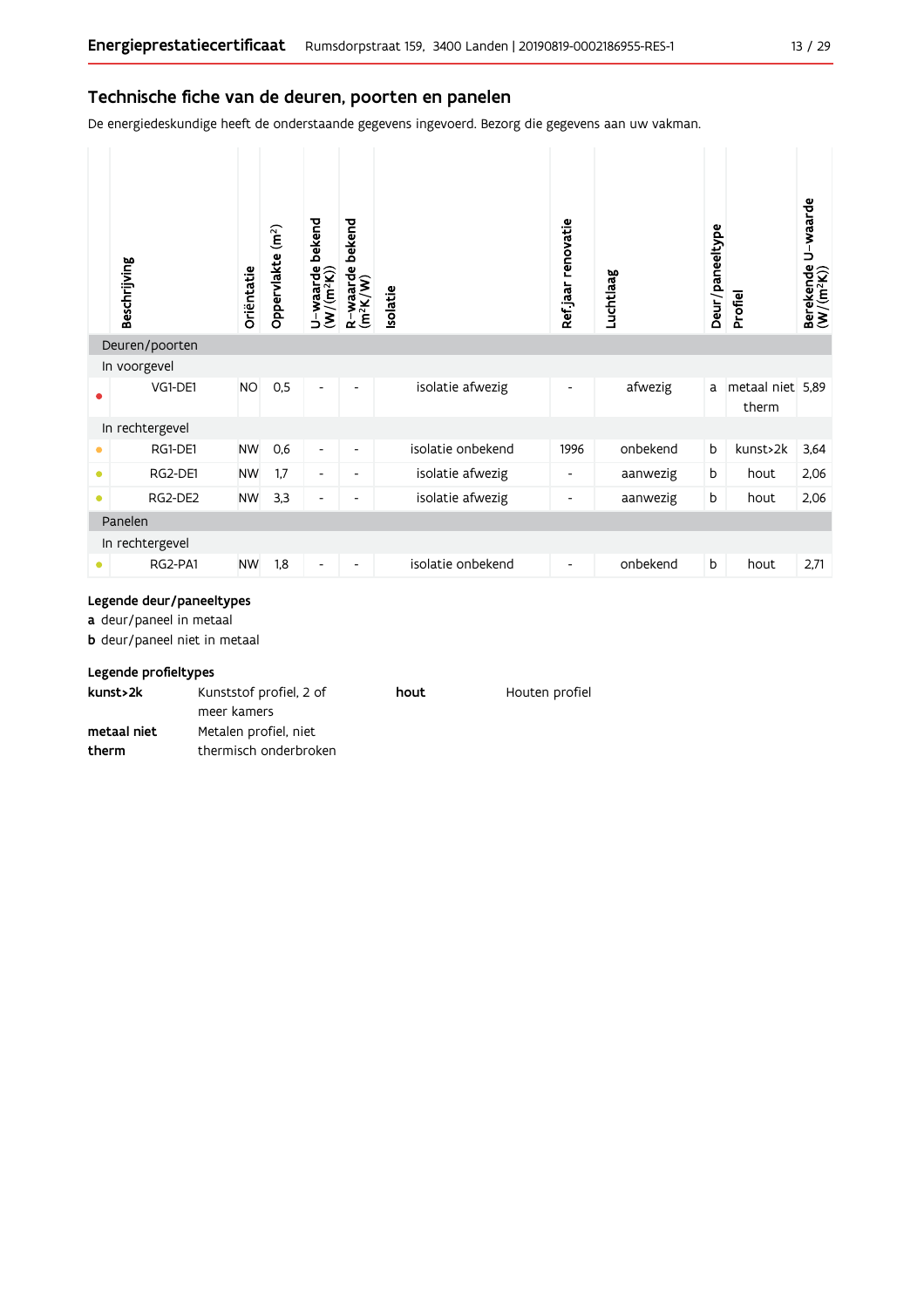## **Muren**

Muur in contact met volle grond 1,5 m<sup>2</sup> van de muren in contact met volle grond is niet geïsoleerd.

Plaats isolatie aan de binnenkant van de  $\epsilon$  500 $\pi$ muur.

Muur 191 m<sup>2</sup> van de muren is (vermoedelijk) niet geïsoleerd.

Plaats isolatie aan de binnenkant van de  $\epsilon$  36.000 $\pi$ muur of plaats isolatie aan de buitenkant van de €49 000<sup>★</sup> muur

Bij de isolatie van de muren kunt u het best streven naar een U-waarde van maximaal 0,24 W/(m<sup>2</sup>K). Dat komt overeen met een isolatielaag van ongeveer 14 cm minerale wol, EPS of XPS ( $\lambda$ <sub>a</sub> = 0,035 W/(mK)) of 10 cm PUR of PIR ( $\lambda$ <sub>a</sub> = 0,023 W/(mK)). Als u de isolatie tussen regelwerk plaatst, breng dan minstens 6 cm extra isolatie aan.

Hoogstwaarschijnlijk renoveert u uw muren maar één keer grondig. Isoleer daarom meteen maximaal. De energiedoelstelling van 0,24 W/(m<sup>2</sup>K) vormt de basis, maar u kunt altijd streven naar beter.

#### Pas op! **I**

- · De warmteverliezen worden niet alleen beperkt door goed te isoleren, maar ook door luchtlekken te vermijden. Besteed voldoende aandacht aan het luchtdicht aansluiten van de muurisolatie op vensters en deuren, de vloer en het dak.
- · Door het isoleren van de muren gaat de luchtdichtheid van uw woning er op vooruit en kan de luchtverversing niet meer gebeuren via spleten en kieren. Voorzie dus een ventilatiesysteem om uw woning te ventileren. Dat is niet enkel essentieel om vochtproblemen te vermijden, maar ook voor uw gezondheid en uw comfort.

Laat u bijstaan door een architect, aannemer of vakman voor deskundig advies en een goede uitvoering van de werken.

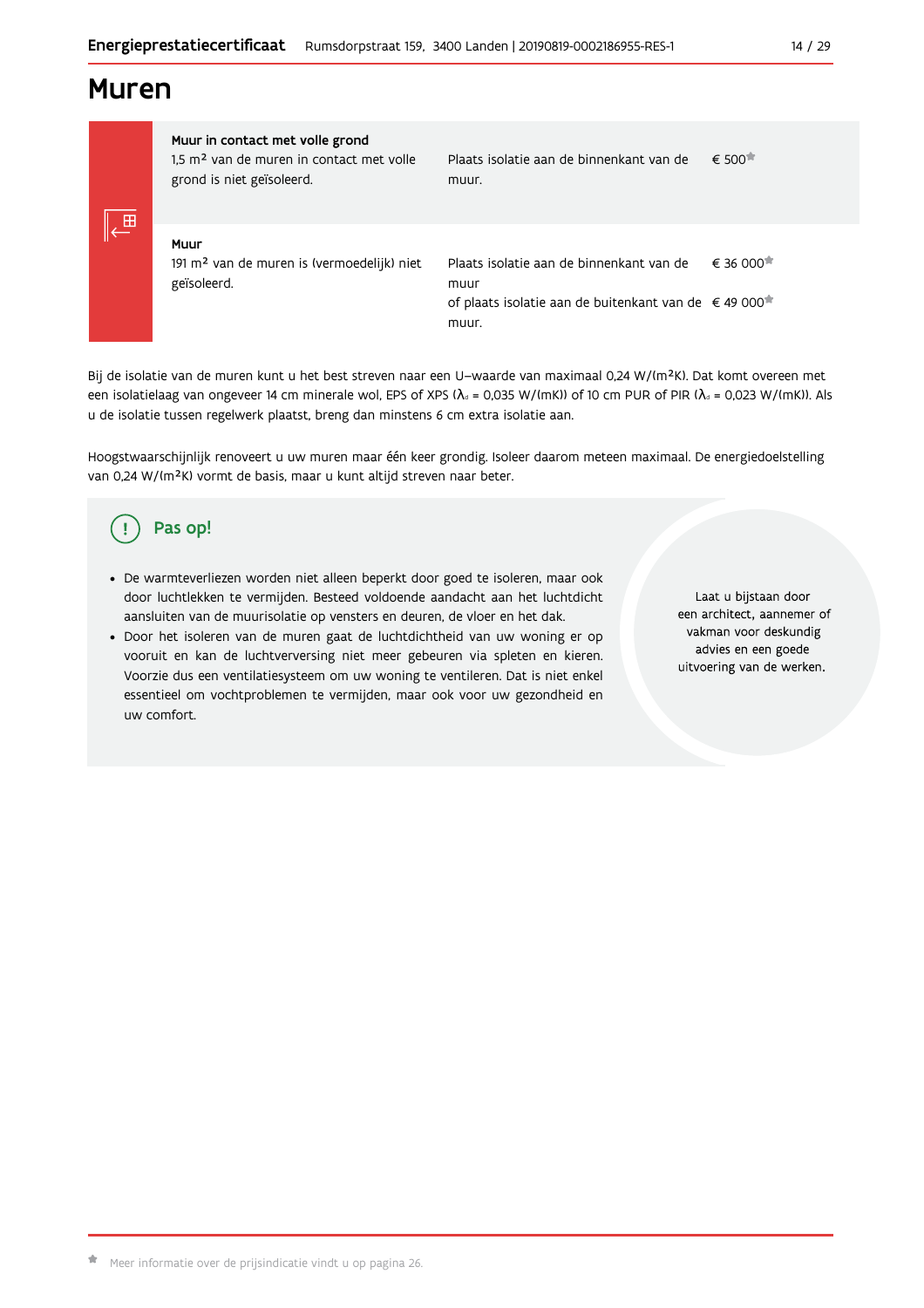Er bestaan een aantal methodes om muren te isoleren. U kunt die methodes combineren om de energiedoelstelling van 0,24 W/(m<sup>2</sup>K) te halen.

## Muren aan de buitenkant isoleren

Dat kan door een extra buitenmuur met een geïsoleerde spouw op te trekken of door isolatiemateriaal aan te brengen met daarop een bepleistering of een nieuwe gevelbekleding.



1. Buitenmuur | 2. Isolatie | 3. Vochtscherm | 4. Afwerkingslaag | 5. Stijl- en regelwerk (optioneel)

## $\left( \widehat{+}\right)$

- Bouwfysisch veruit de beste oplossing.
- · Koudebruggen worden weggewerkt.
- · Nieuw uitzicht van de woning.

## ⊙

- Vrij dure oplossing.
- · Niet toepasbaar bij beschermde of siergevels.
- · Soms is een stedenbouwkundige vergunning vereist.

#### Denk vooruit! Ţ

- · Nadien uw dak isoleren? Zorg nu al dat de dakisolatie zal kunnen aansluiten op de muurisolatie.
- · Vernieuw eerst vensters en deuren (indien nodig), zodat de buitenisolatie hierop kan aansluiten.
- Hou nu al rekening met later te plaatsen zonwering.

## Muren aan de binnenkant isoleren

Isolatieplaten kunnen rechtstreeks op de bestaande muur bevestigd worden of een structuur in hout of metaal kan opgevuld worden met isolatie ('voorzetwandsysteem'). Binnenisolatie is een delicaat werk. Vraag advies aan een vakman of laat het uitvoeren door een gecertificeerd aannemer.



1. Buitengevel | 2. Isolatie | 3. Dampscherm | 4. Binnenafwerking | 5. Stijl- en regelwerk (optioneel)

## $\bigoplus$

- Relatief eenvoudig zelf uit te voeren.
- · Geen invloed op het uitzicht van de woning.

## ⊝

- Bouwfysisch de meest delicate oplossing.
- · De binnenruimte verkleint en stopcontacten, leidingen en radiatoren moeten worden verplaatst.

## Denk vooruit!

- Vernieuw eerst vensters en deuren (indien nodig), zodat de binnenisolatie hierop kan aansluiten.
- · Breng eventueel wandverstevigingen aan om later kaders en kasten te kunnen ophangen.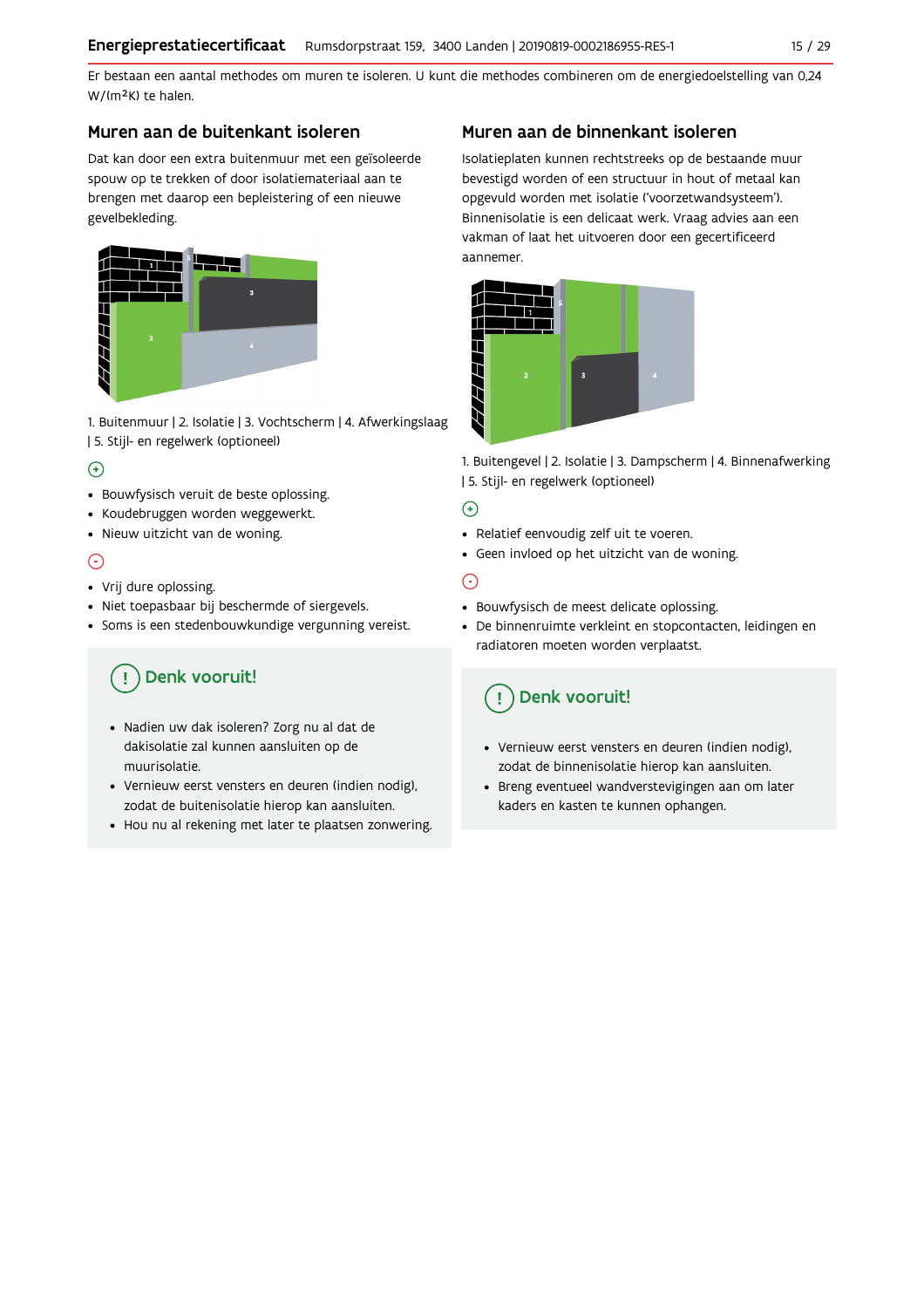### Technische fiche van de muren

De energiedeskundige heeft de onderstaande gegevens ingevoerd. Bezorg die gegevens aan uw vakman.

| Beschrijving                           | Oriëntatie | Oppervlakte (m <sup>2</sup> ) | Diepte onder maaiveld (m) | U-waarde bekend (W/(m <sup>2</sup> K)) | R-waarde bekend (m <sup>2</sup> K/W) | solatie           | Ref.jaar renovatie       | Luchtlaag | Muurtype | Berekende U-waarde<br>(W/(m <sup>2</sup> K)) |
|----------------------------------------|------------|-------------------------------|---------------------------|----------------------------------------|--------------------------------------|-------------------|--------------------------|-----------|----------|----------------------------------------------|
| <b>Buitenmuur</b>                      |            |                               |                           |                                        |                                      |                   |                          |           |          |                                              |
| Voorgevel                              |            |                               |                           |                                        |                                      |                   |                          |           |          |                                              |
| VG1                                    | <b>NO</b>  | 28                            |                           |                                        |                                      | isolatie onbekend | $\overline{\phantom{a}}$ | onbekend  | a l      | 2,33                                         |
| Achtergevel                            |            |                               |                           |                                        |                                      |                   |                          |           |          |                                              |
| AG1                                    | ZW         | 19,6                          |                           |                                        |                                      | isolatie onbekend | $\overline{\phantom{a}}$ | onbekend  | a        | 2,33                                         |
| Rechtergevel                           |            |                               |                           |                                        |                                      |                   |                          |           |          |                                              |
| RG1                                    | <b>NW</b>  | 3,8                           |                           |                                        |                                      | isolatie onbekend | $\overline{\phantom{a}}$ | onbekend  | a        | 2,33                                         |
| Linkergevel                            |            |                               |                           |                                        |                                      |                   |                          |           |          |                                              |
| LG1                                    | ZO         | 72                            |                           |                                        |                                      | isolatie afwezig  | $\overline{\phantom{a}}$ | onbekend  | a        | 2,33                                         |
| Muur in contact met onverwarmde ruimte |            |                               |                           |                                        |                                      |                   |                          |           |          |                                              |
| Achtergevel                            |            |                               |                           |                                        |                                      |                   |                          |           |          |                                              |
| AG <sub>2</sub>                        | ZW         | 11,6                          | Ĭ.                        |                                        |                                      | isolatie afwezig  | $\overline{\phantom{a}}$ | onbekend  | a        | 1,92                                         |
| Rechtergevel                           |            |                               |                           |                                        |                                      |                   |                          |           |          |                                              |
| RG <sub>2</sub>                        | <b>NW</b>  | 56                            |                           |                                        |                                      | isolatie afwezig  | $\overline{\phantom{a}}$ | onbekend  | a        | 1,92                                         |
| Muur in contact met volle grond        |            |                               |                           |                                        |                                      |                   |                          |           |          |                                              |
| Achtergevel                            |            |                               |                           |                                        |                                      |                   |                          |           |          |                                              |
| AG3                                    | ZW         | 1,5                           | 0,4                       | $\overline{a}$                         |                                      | isolatie afwezig  | $\overline{\phantom{a}}$ | onbekend  | a        | 1,54                                         |

#### Legende

a muur niet in isolerende snelbouwsteen of cellenbeton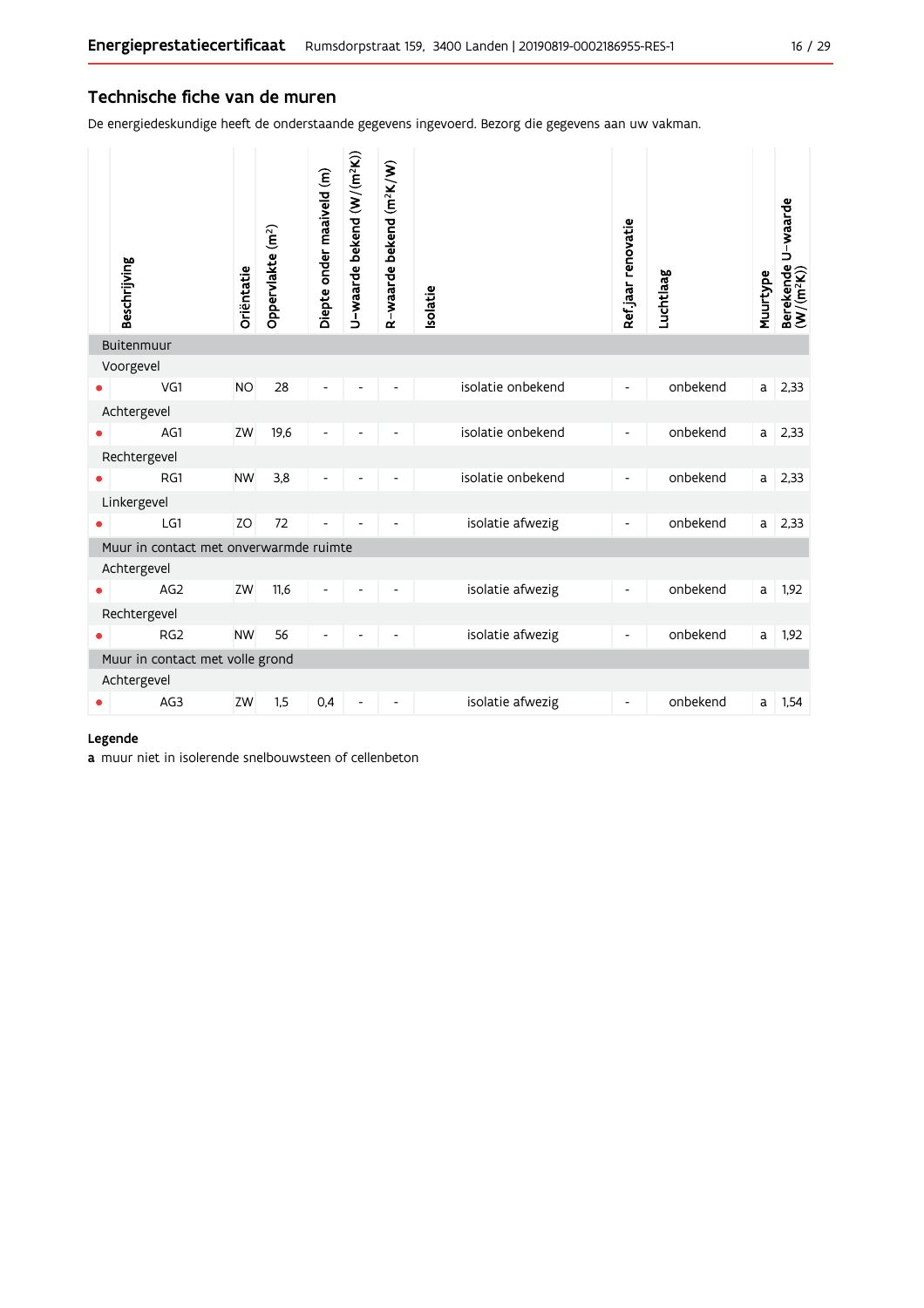## Vloeren

| $\sqrt{m}$ | Vloer boven kelder of buiten<br>30 m <sup>2</sup> van de vloer is vermoedelijk niet<br>geïsoleerd.        | Plaats isolatie.                   | € 1500 $π$ |
|------------|-----------------------------------------------------------------------------------------------------------|------------------------------------|------------|
| $\sqrt{p}$ | Vloer op volle grond<br>43 m <sup>2</sup> van de vloer op volle grond is<br>vermoedelijk niet geïsoleerd. | Plaats isolatie boven op de vloer. | € 10 500   |

Bij de isolatie van uw vloeren kunt u het best streven naar een U-waarde van maximaal 0,24 W/(m<sup>2</sup>K). Bij een vloer boven een kelder komt dat overeen met een isolatielaag van ongeveer 10 cm minerale wol ( $\lambda_d$  = 0,040 W/(mK)) of 7 cm gespoten PUR of PIR ( $\lambda_4$  = 0,030 W/(mK)). Omdat de warmteverliezen naar de grond beperkt zijn, hoeft de isolatielaag in vloeren op volle grond iets minder dik te zijn.

Hoogstwaarschijnlijk renoveert u uw vloer(en) maar één keer grondig. Isoleer daarom meteen maximaal. De energiedoelstelling van 0,24 W/(m<sup>2</sup>K) vormt de basis, maar u kunt altijd streven naar beter.

## Een vloer boven (kruip) kelder, onverwarmde ruimte of buitenomgeving isoleren

De isolatie wordt aan de onderkant van uw vloer aangebracht, op voorwaarde dat de kelder toegankelijk en minstens 50 cm hoog is. Keldermuren onderbreken de vloerisolatie en zorgen voor koudebruggen. Dat kunt u oplossen door de keldermuren ter plaatse van de aansluiting met de vloerisolatie ook met isolatie in te pakken. Hebt u een kruipkelder? Vraag dan steeds advies aan een specialist, want kruipkelders isoleren is niet eenvoudig en kan bouwfysisch delicaat zijn.

## Een vloer op volle grond isoleren

Om het niveau van uw vloer te kunnen behouden wordt de vloerbedekking, dekvloer en draagvloer afgebroken en wordt de nodige grond uitgegraven. Let daarbij wel op dat uw funderingen diep genoeg zitten. De isolatie wordt op een nieuwe betonplaat aangebracht en afgewerkt met een nieuwe dekvloer en nieuwe vloerbedekking.

Als het geen probleem is dat uw vloer verhoogt, dan is enkel de afbraak van de dekvloer en de vloerbedekking nodig. De isolatie wordt dan op de behouden draagvloer aangebracht en afgewerkt met een nieuwe dekvloer en vloerbedekking. Controleer hierbij altijd of de draagkracht van uw bestaande vloer voldoende groot is.

## Denk vooruit!

· Isoleert u eerst uw vloeren en dan uw muren? Hou dan nu al rekening met de aansluiting van de muurisolatie die u later gaat plaatsen. Zo kunt u koudebruggen vermijden.

#### Ţ Denk vooruit!

- · Nadien uw muren isoleren? Zorg nu al dat de muurisolatie zal kunnen aansluiten op de vloerisolatie. Zo vermijdt u koudebruggen.
- Nadien uw installatie voor ruimteverwarming vervangen? Overweeg dan nu al om vloerverwarming te plaatsen.
- · Denk bij de renovatie van uw vloer al aan de installaties die u later wilt aanpassen. Plaats eventueel wachtbuizen voor technieken (bv. elektriciteitsleidingen) die u later nog wilt toevoegen.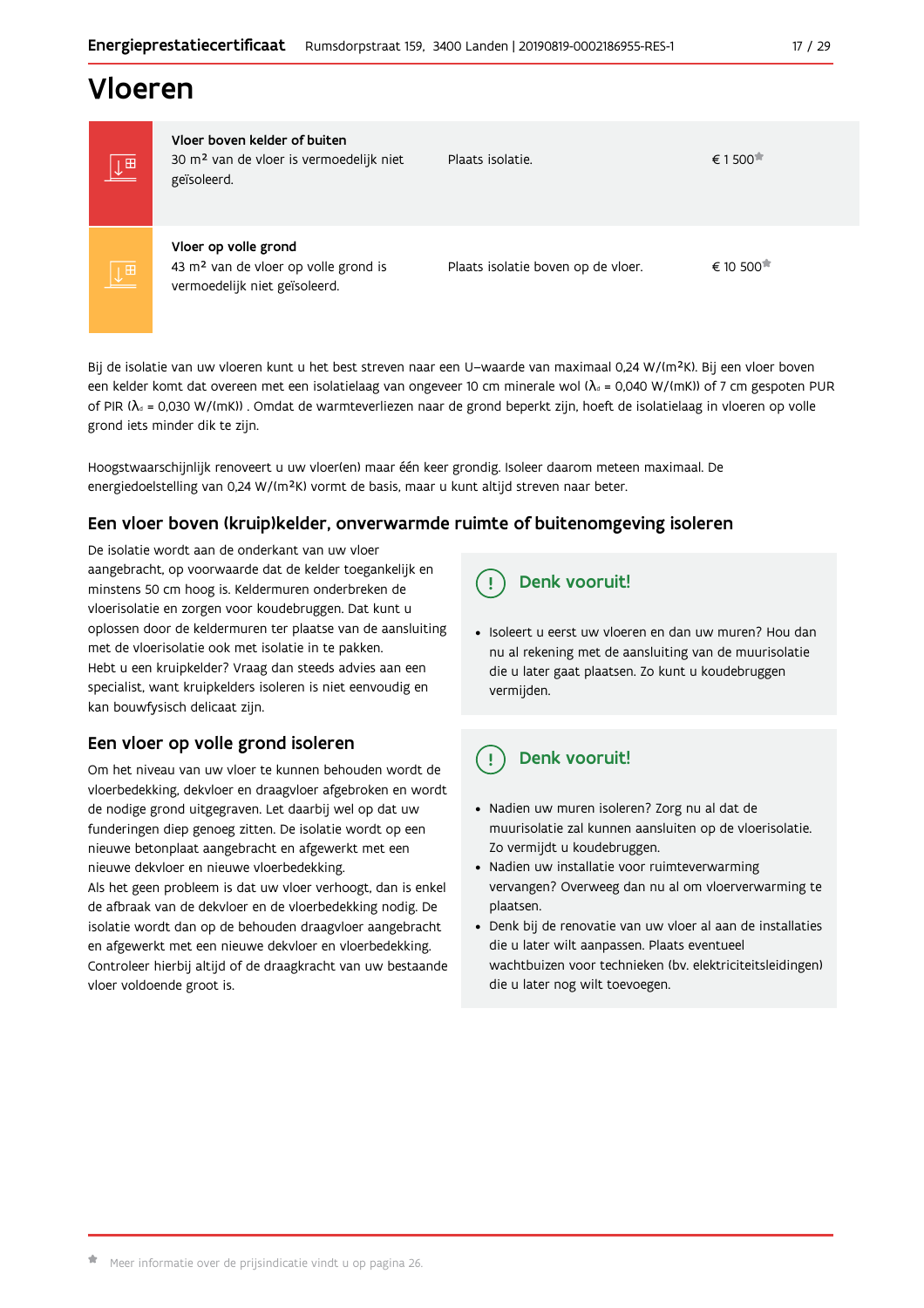

## Pas op!  $\mathbf{I}$ · Door het isoleren van de vloer is het mogelijk dat de luchtdichtheid van uw Laat u bijstaan door woning er sterk op vooruit gaat. De luchtverversing kan dan niet meer gebeuren een architect, aannemer of via spleten en kieren. Voorzie dus een ventilatiesysteem om uw woning te vakman voor deskundig ventileren. Dat is niet enkel essentieel om vochtproblemen te vermijden, maar advies en een goede ook voor uw gezondheid en uw comfort. uitvoering van de werken.

## Technische fiche van de vloeren

De energiedeskundige heeft de onderstaande gegevens ingevoerd. Bezorg die gegevens aan uw vakman.



#### Legende

a vloer niet in cellenbeton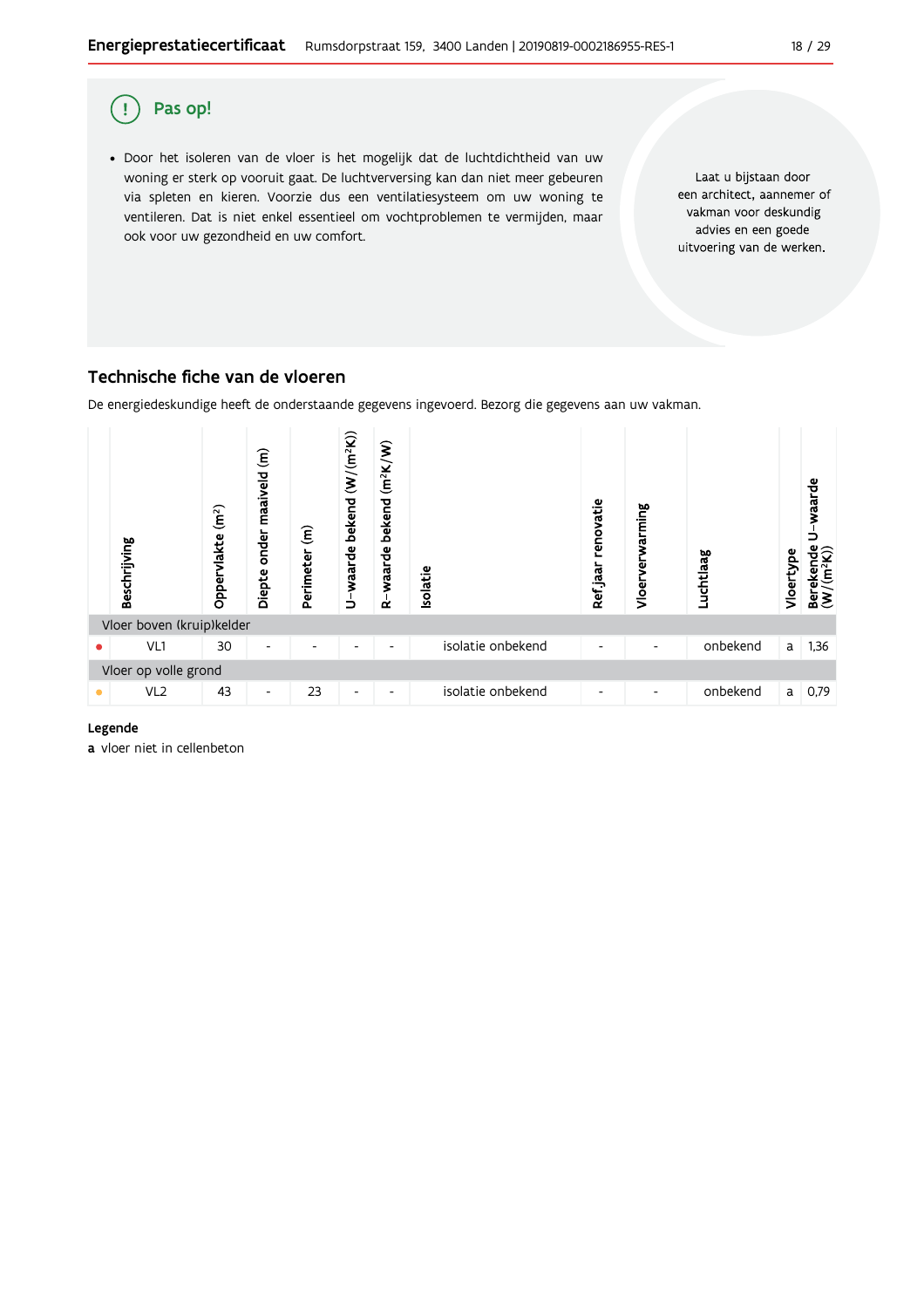## Ruimteverwarming

#### Verwarming 63% van de woning wordt verwarmd met Vervang de kachel(s) door een lucht/water € 17 500<sup>\*</sup> / € 29 000<sup>\*</sup> een (accumulerende) kachel. In 37% van de of bodem/water warmtepomp € 13 500 woning is geen verwarmingsinstallatie of een condenserende ketel. Plaats een aanwezig. afgiftesysteem, bij voorkeur op lage temperatuur. m Denk hierbij ook aan de onverwarmde ruimtes Een condenserende ketel heeft een iets slechter rendement. Ţ Gemiddeld gezien zal uw energiescore met een condenserende ketel, na uitvoering van alle aanbevelingen, een 5-tal kWh/(m<sup>2</sup>jaar) hoger liggen dan met een warmtepomp.

Bij de renovatie van uw verwarmingsinstallatie kunt u het best kiezen voor een energiezuinig systeem. Gebruik zo veel mogelijk hernieuwbare energiebronnen.

### Warmte opwekken op een energie-efficiënte manier

Bij uw renovatie kunt u het best kiezen voor een centraal toestel met een zo hoog mogelijk rendement en zo laag mogelijke werkingstemperatuur, zoals een warmtepomp of een condenserende ketel. Voorzie in een optimale centrale regeling, zoals een kamerthermostaat in combinatie met een buitenvoeler. Gebruik zo veel mogelijk hernieuwbare energiebronnen, zodat de zon, de lucht, de bodem of het water uw verwarmingsfactuur betalen. Andere opties zijn een warmtenet of een micro-warmte-krachtkoppeling.

## Warmtepomp



Als uw woning al goed geïsoleerd is en als u beschikt oppervlakteverwarming of voldoende grote over radiatoren, dan kunt u de plaatsing van een warmtepomp overwegen. Bij uw renovatie kunt u het best kiezen voor een systeem met een seizoensprestatiefactor (SPF) van 4 of hoger.

Een warmtepomp brengt warmte uit de omgeving (lucht, water of bodem) op voldoende hoge temperatuur. 65% à 80% van de energie die de warmtepomp levert, wordt gewonnen uit de omgeving. Zo verbruikt een warmtepompinstallatie minder energie en stoot ze minder CO<sub>2</sub> uit dan een klassiek verwarmingssysteem.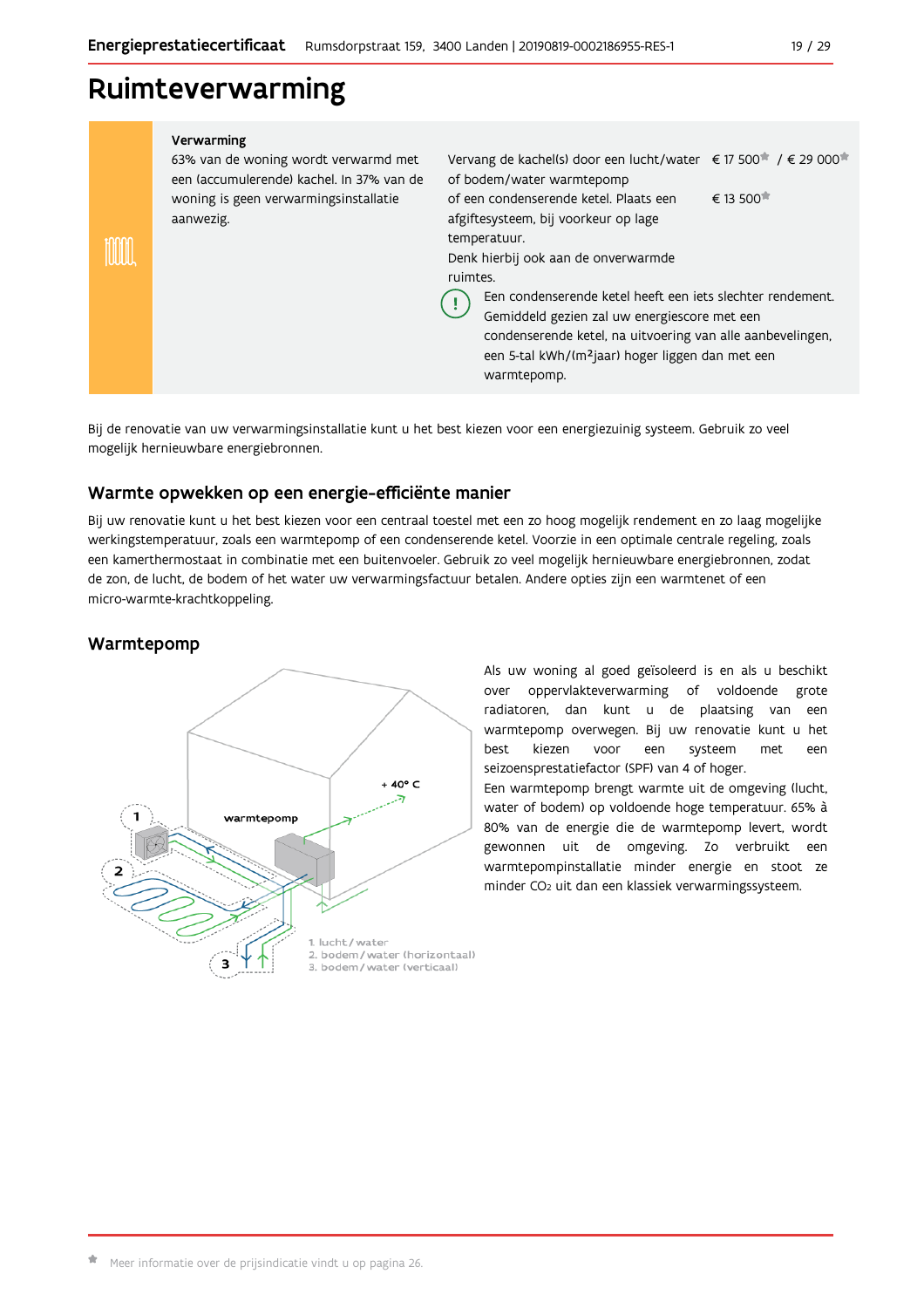### Condenserende ketel

Condenserende ketels hebben een nominaal rendement van meer dan 100% omdat ze de warmte in de waterdamp van de afgevoerde rookgassen recupereren.

Minder positief is dat condenserende ketels vaak werken op gas of stookolie. Dat zijn fossiele brandstoffen waarvan u het gebruik het best zo veel mogelijk kunt beperken. Overweeg daarom de combinatie van een condenserende ketel met een zonneboilerinstallatie met zonnecollectoren of de koppeling van een condenserende ketel aan een warmtepomp (=hybride warmtepomp).



### (Micro-)warmte-krachtkoppeling

Een (micro-)warmte-krachtkoppeling is een toestel dat tegelijk elektriciteit en warmte opwekt met één enkele (fossiele) brandstof. U kunt het best met een vakman bekijken of uw woning geschikt is voor dit soort toestel.

#### Warmtenet

Als in uw stad of gemeente al warmtenetten beschikbaar zijn of als er plannen zijn om ze in de toekomst aan te leggen, overweeg dan om op die warmtenetten aan te sluiten of om nu al de nodige aansluitingsmogelijkheden te voorzien.

#### Denk vooruit! J.

- · Hou bij de keuze van uw verwarmingstoestel altijd rekening met de warmtevraag in de nog niet-verwarmde ruimtes.
- Hou rekening met de impact van toekomstige renovatiewerken op het vermogen van uw verwarmingstoestel. Een overgedimensioneerd verwarmingstoestel staat heel vaak stil en moet even vaak weer opstarten. Dat is nadelig voor het rendement en voor het milieu. Laat u daarom adviseren en kies voor een verwarmingsinstallatie met een vermogen dat perfect op de behoeften van uw gerenoveerde woning is afgestemd.

### Afgiftesysteem op lage temperatuur

Bij uw renovatie kunt u het best kiezen voor een afgiftesysteem met een zo laag mogelijke werkingstemperatuur. Er zijn twee gangbare systemen.

#### Radiatoren of convectoren op lage temperatuur

Radiatoren of convectoren op lage temperatuur zien er hetzelfde uit als de standaardvarianten, maar worden gevoed met water van maximaal 45 graden in plaats van 70 graden of meer.

#### $\left( \begin{matrix} + \end{matrix} \right)$

• Snel systeem waardoor uw woning snel opwarmt.

#### $\left( -\right)$

· Radiatoren op lage temperatuur zijn iets groter en nemen dus meer ruimte in.

#### Vloer- of wandverwarming

Bij vloer- of wandverwarming wordt water van 30 tot 40 graden door leidingen in uw vloer of wand gestuwd om het op te warmen.

#### $\bigoplus$

• Hoog comfortgevoel omdat de warmte gelijkmatig over de hele ruimte wordt verspreid en de gevoelstemperatuur hoger ligt dan de luchttemperatuur.

## $(\cdot)$

• Traag systeem waardoor uw woning maar geleidelijk aan opwarmt.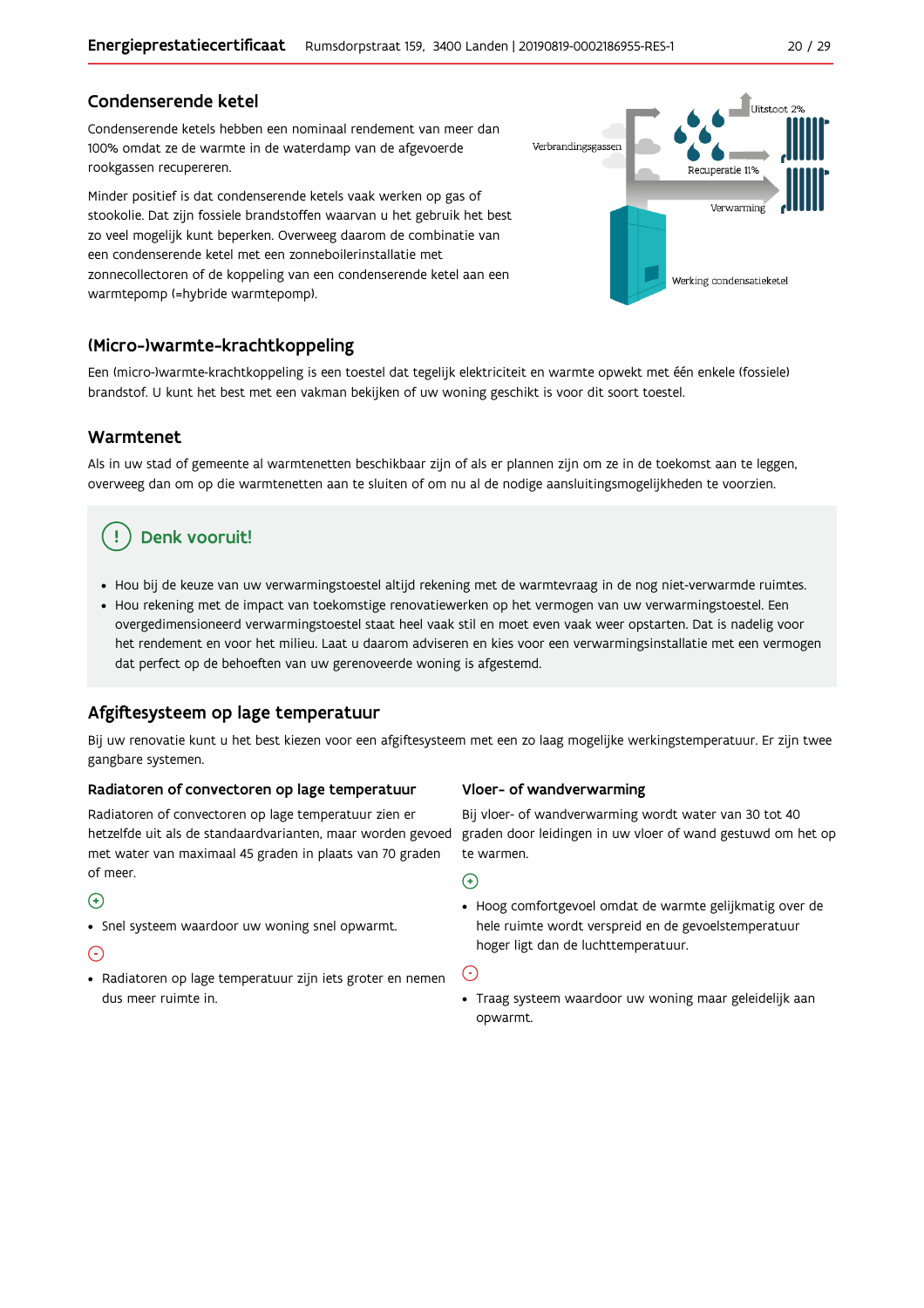#### Ţ Denk vooruit!

- · Overweegt u op lage temperatuur te verwarmen, controleer dan eerst of uw centraleverwarmingstoestel daarvoor geschikt is.
- · Bent u van plan om vloerverwarming te plaatsen, plaats dan eerst voldoende isolatie in de vloer. Hou er rekening mee dat u achteraf geen isolatie meer kunt bijplaatsen boven op de vloer.
- · Bent u van plan om wandverwarming te plaatsen, plaats dan eerst voldoende isolatie in de muur. Hou er rekening mee dat u achteraf geen isolatie meer kunt bijplaatsen aan de binnenkant.

#### ŋ Pas op!

- · Kiest u voor gefaseerd renoveren? Na bepaalde renovatiemaatregelen zult u minder hoeven te verwarmen. Hou er nu al rekening mee als u een verwarmingsoplossing kiest.
- Let op dat u de kamerthermostaat niet plaatst tegen een buitengevel, naast een verwarmingselement of op een plaats waar veel tocht is. De regeling van uw verwarming werkt dan niet goed.

Laat u bijstaan door een architect, aannemer of vakman voor deskundig advies en een goede uitvoering van de werken.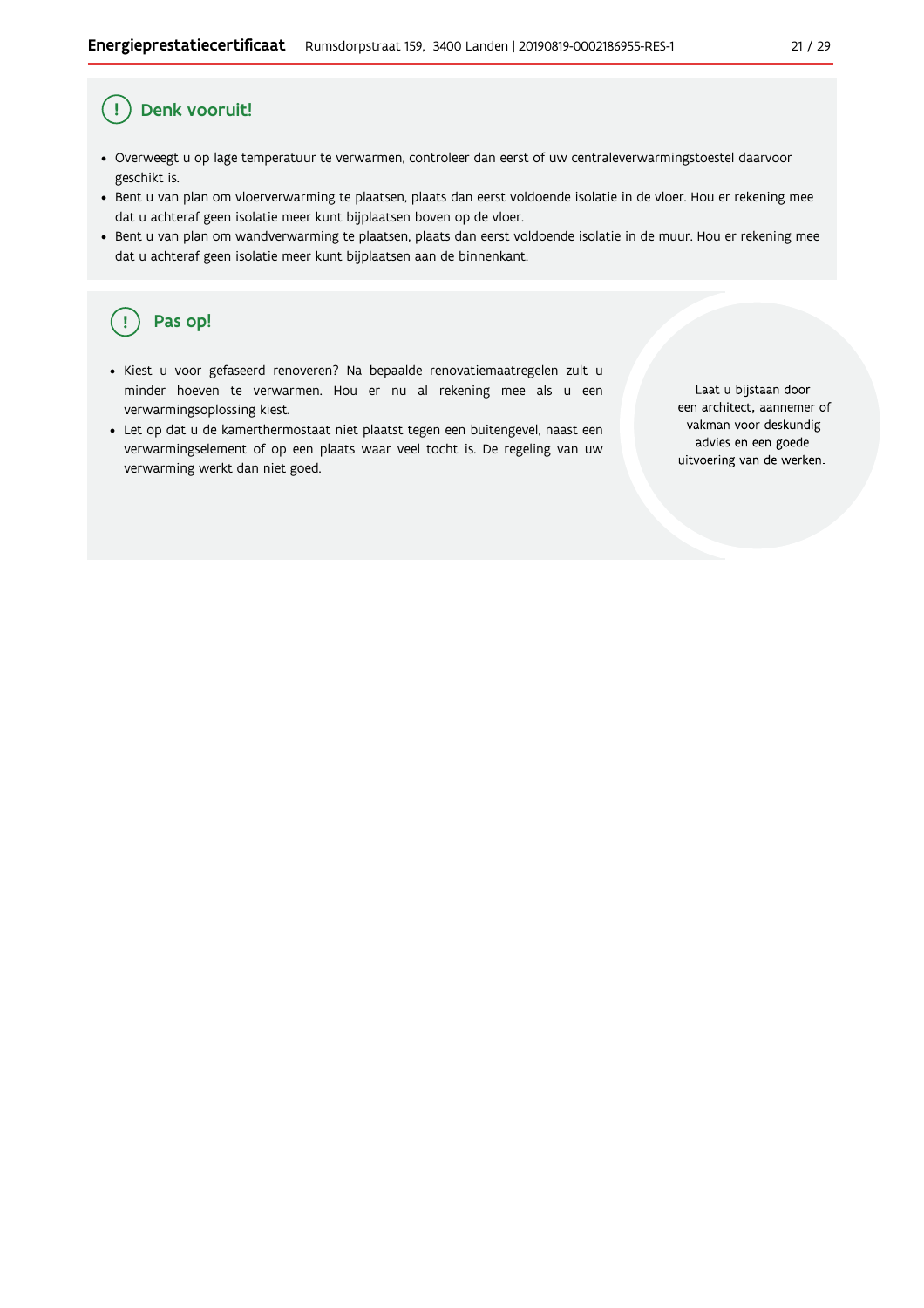## Technische fiche van de ruimteverwarming

De energiedeskundige heeft de onderstaande gegevens ingevoerd. Bezorg die gegevens aan uw vakman.

## Installaties met één opwekker

|                             | RV1                      | RV <sub>2</sub>          | RV <sub>3</sub>              |  |
|-----------------------------|--------------------------|--------------------------|------------------------------|--|
|                             | $\circledR$              | $\circledast$            | $\circledR$                  |  |
| Type verwarming             | decentraal               | decentraal               | geen                         |  |
| Aandeel in volume (%)       | 32%                      | 32%                      | 37%                          |  |
| Aantal opwekkers            | 1                        | $\mathbf{1}$             | $\Omega$                     |  |
| Opwekking                   |                          |                          |                              |  |
|                             | ٠                        | $\overline{a}$           | $\overline{a}$               |  |
| Type opwekker               |                          |                          |                              |  |
| Energiedrager               | stookolie                | kolen                    | $\overline{a}$               |  |
| Soort opwekker(s)           | $\overline{a}$           |                          | $\overline{a}$               |  |
| Bron/afgiftemedium          | $\overline{\phantom{a}}$ | $\overline{\phantom{a}}$ | $\overline{a}$               |  |
| Vermogen (kW)               | ٠                        |                          |                              |  |
| Elektrisch vermogen WKK     | ٠                        | L,                       | $\overline{a}$               |  |
| (kW)                        |                          |                          |                              |  |
| Aantal wooneenheden         | $\overline{\phantom{a}}$ | $\overline{\phantom{a}}$ | $\overline{\phantom{a}}$     |  |
| Rendement                   | $\overline{\phantom{a}}$ | $\overline{\phantom{a}}$ | $\qquad \qquad \blacksquare$ |  |
| Referentiejaar fabricage    | ٠                        |                          | $\overline{a}$               |  |
| Labels                      | $\overline{\phantom{a}}$ | $\overline{\phantom{a}}$ | $\overline{a}$               |  |
| Locatie                     | $\overline{a}$           |                          |                              |  |
| Distributie                 |                          |                          |                              |  |
| <b>Externe stookplaats</b>  | -                        | ٠                        |                              |  |
| Ongeïsoleerde leidingen (m) | $\overline{\phantom{a}}$ | ٠                        |                              |  |
| Ongeïsoleerde combilus (m)  | $\blacksquare$           | $\blacksquare$           | $\overline{\phantom{a}}$     |  |
| Aantal wooneenheden op      |                          |                          |                              |  |
| combilus                    |                          |                          |                              |  |
| Afgifte & regeling          |                          |                          |                              |  |
| Type afgifte                | $\overline{\phantom{a}}$ | $\overline{\phantom{a}}$ | $\qquad \qquad \blacksquare$ |  |
| Regeling                    |                          |                          |                              |  |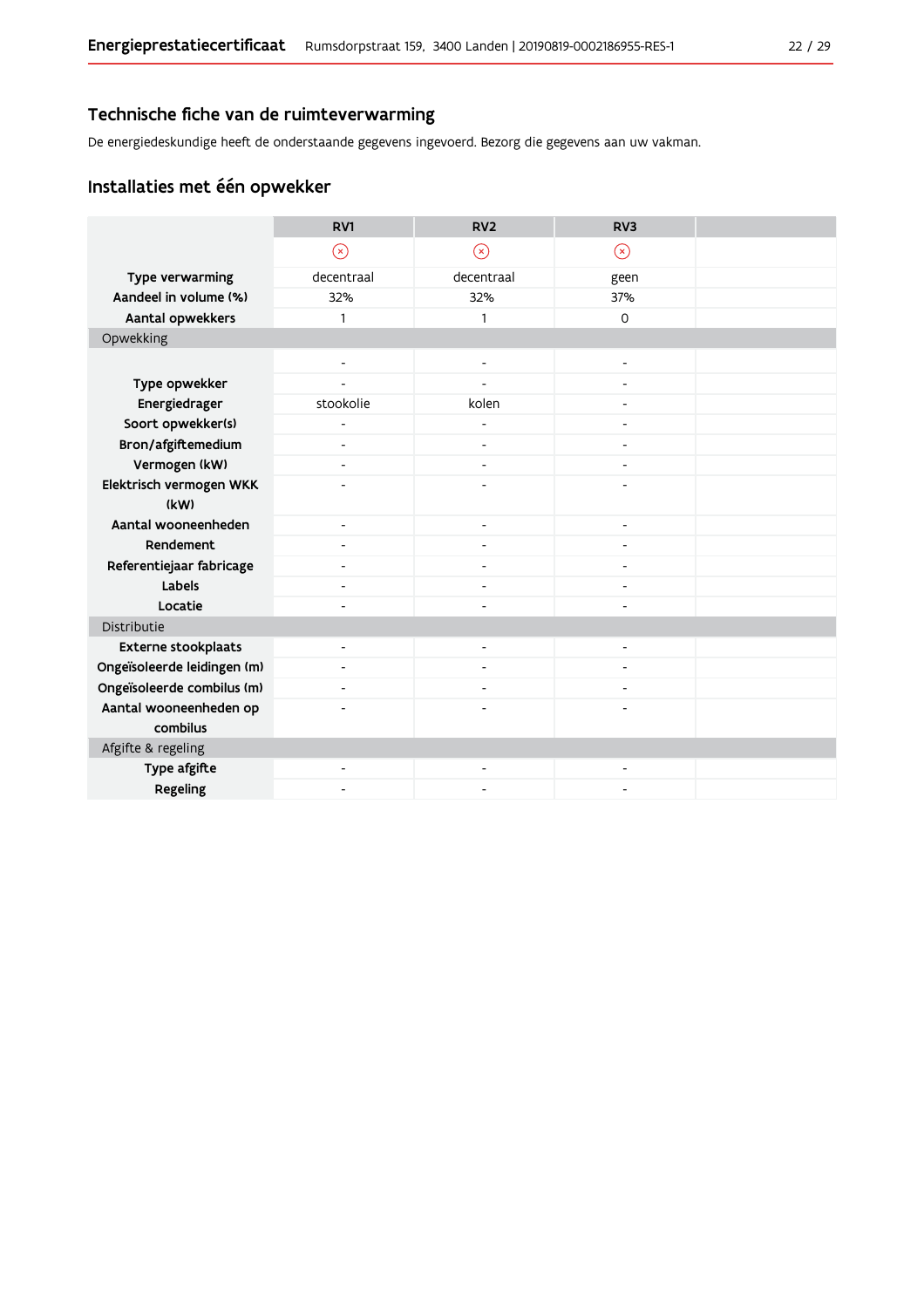## Installaties voor zonne-energie



#### Zonneboiler

Zonnepanelen

Er is geen zonneboiler aanwezig

Er zijn geen zonnepanelen aanwezig.

Volgens de zonnekaart is het dak geschikt € 5 000 voor 4,8 m<sup>2</sup> zonnecollectoren. Overweeg de plaatsing van een zonneboiler.

Volgens de zonnekaart is het dak geschikt € 5 500<sup>\*</sup> voor 22 m<sup>2</sup> zonnepanelen. Overweeg de plaatsing van zonnepanelen.

De voorgestelde aanbevelingen zijn gebaseerd op de informatie uit de zonnekaart. De zonnekaart berekent automatisch het zonnepotentieel voor uw woning en geeft een indicatie van het aantal zonnepanelen én zonnecollectoren dat u op uw dak zou kunnen plaatsen.

De zonnekaart gaat uit van het elektriciteits- en watergebruik van een standaardgezin. Hou er bij de bepaling van de grootte van de te plaatsen installatie rekening mee dat uw eigen elektriciteits- en watergebruik daarvan kan afwijken.

Als er nog geen installaties op zonne-energie aanwezig zijn, geven de aanbevelingen steeds beide opties weer. Hoewel het op energetisch vlak het best is om beide installaties te plaatsen, zal dat door plaatsgebrek op uw dak in de praktijk echter niet altijd mogelijk zijn.

Voor meer informatie over de berekening van het zonnepotentieel kunt u terecht op de zonnekaart via www.energiesparen.be/zonnekaart.

#### Zonnepanelen

Zonnepanelen (ook wel fotovoltaïsche panelen of PV-panelen genoemd) zetten de energie van de zon om in elektriciteit.

Bij de bepaling van het aantal te plaatsen zonnepanelen kunt u ervoor kiezen om alleen uw eigen elektriciteitsverbruik te dekken of om meteen het volledige beschikbare dakoppervlak te benutten.

Om de zonnepanelen optimaal te laten renderen, plaatst u ze tussen oostelijke en westelijke richting onder een hoek van 20° tot 60°.

### Zonneboiler

Zonnecollectoren zetten de energie van de zon om in warmte. Een zonneboilerinstallatie bestaat uit zonnecollectoren op het dak en een opslagvat voor warm water. Een zonneboiler kan op jaarbasis gemiddeld de helft van uw bad- en douchewater verwarmen met gratis zonnewarmte. Als de installatie voldoende groot is, kan ze ook in een deel van uw behoefte voor ruimteverwarming voorzien. Hou er wel rekening mee dat een zonnecollector het hoogste rendement behaalt in de zomer. Het rendement in de winter ligt beduidend lager.

Om de zonnecollectoren optimaal te laten renderen, plaatst u ze tussen oostelijke en westelijke richting onder een hoek van 20° tot 60°.



1. Zonnepaneel | 2. Omvormer | 3. Elektrische toestellen



1. Zonnecollector | 2. Opslagvat zonneboiler | 3. Sanitair warm water | 4. Afgifte-element voor ruimteverwarming (optioneel)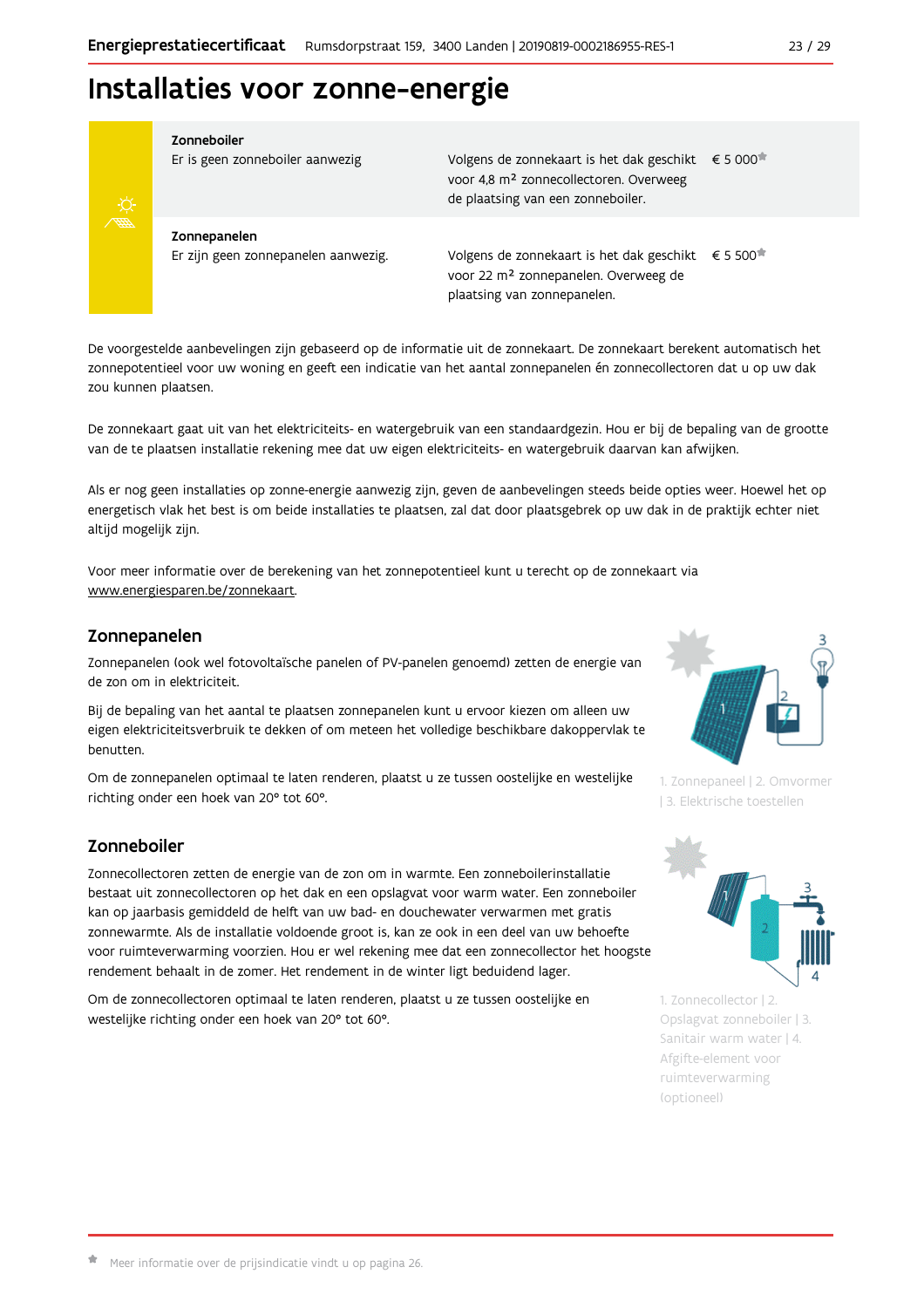#### Ţ Denk vooruit!

- · Zorg ervoor dat het dak waarop u de zonnepanelen of zonnecollectoren plaatst, goed is geïsoleerd. Als de installaties geplaatst zijn, kunt u het dak alleen nog aan de onderkant isoleren.
- · De groenste én de goedkoopste stroom is de stroom die u niet verbruikt. Probeer daarom eerst overbodig elektriciteitsverbruik te vermijden door bijvoorbeeld het sluimerverbruik te verminderen.
- · Beperk ook het gebruik van sanitair warm water door gebruik te maken van een spaardouchekop, een debietbegrenzer of een douchewarmtewisselaar.

#### Pas op!  $\left(\right.$   $\right.$

- · Schaduw van gebouwen, bomen en schoorstenen vermindert de opbrengst van zonnepanelen en zonnecollectoren.
- Informeer bij uw gemeentebestuur of u een bouwvergunning moet aanvragen voor de plaatsing van zonnepanelen of zonnecollectoren.

Laat u bijstaan door een architect, aannemer of vakman voor deskundig advies en een goede uitvoering van de werken.

### Technische fiche van de installaties op zonne-energie

Geen installaties op zonne-energie aanwezig.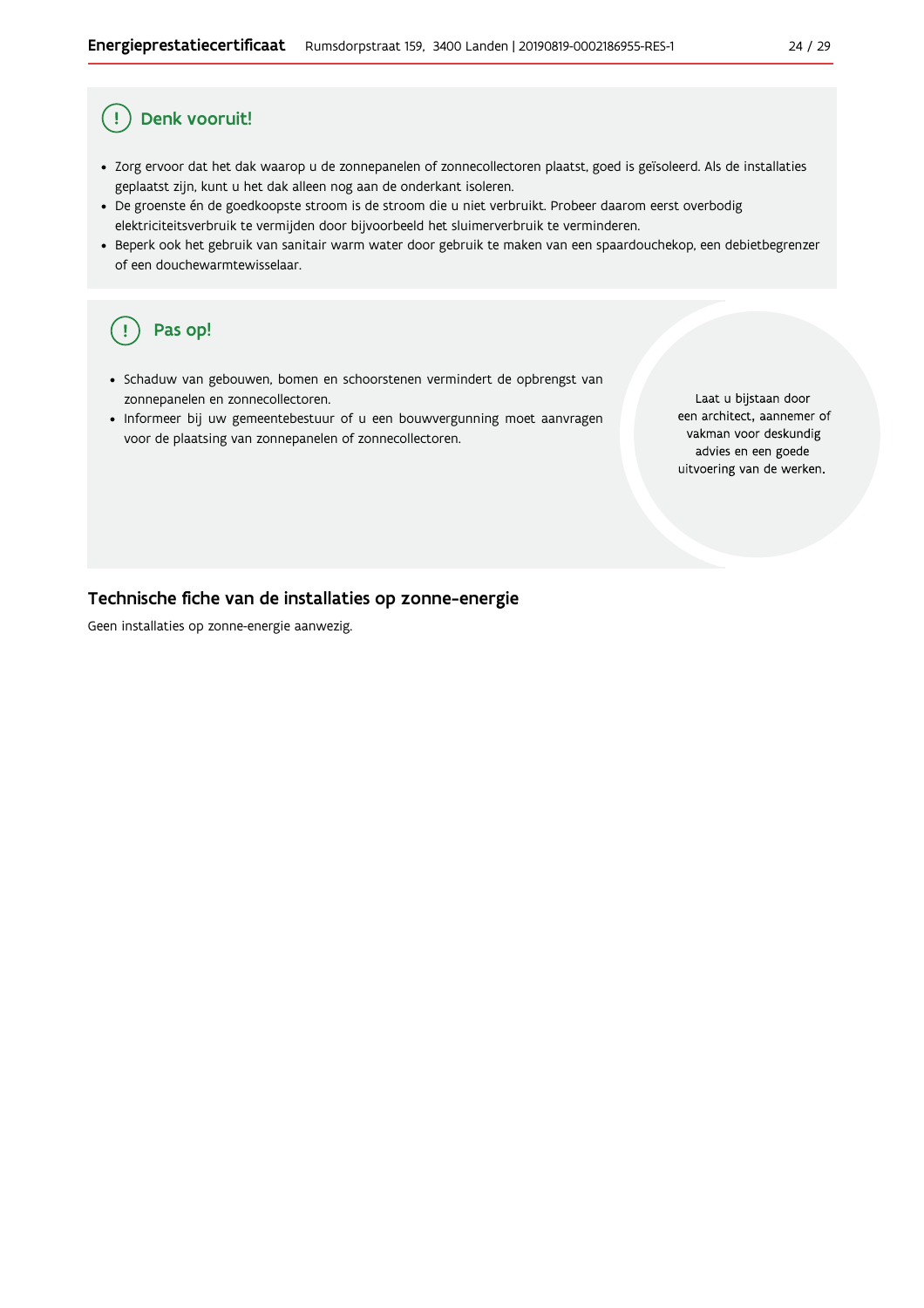## **Overige installaties**

### Sanitair warm water

Uw woning beschikt over een installatie voor sanitair warm water. Overweeg echter de plaatsing van een zonneboiler of warmtepompboiler. Daarmee kunt u energie besparen.

|                                  | SWW1             | SWW <sub>2</sub>             |  |
|----------------------------------|------------------|------------------------------|--|
| <b>Bestemming</b>                | badkamer         | keuken                       |  |
| Opwekking                        |                  |                              |  |
| Soort                            | individueel      | individueel                  |  |
| Gekoppeld aan ruimteverwarming   | neen             | neen                         |  |
| Energiedrager                    | gas              | elektriciteit                |  |
| Type toestel                     | doorstroom       | voorraadvat                  |  |
| Aantal wooneenheden              | ۰                | -                            |  |
| Energielabel                     |                  | ٠                            |  |
| Opslag                           |                  |                              |  |
| Aantal voorraadvaten             | 0                | $\mathbf{1}$                 |  |
| Volume (I)                       | ۰                | 15 <sub>l</sub>              |  |
| Omtrek (m)                       | ٠                | ٠                            |  |
| Hoogte (m)                       |                  | $\qquad \qquad \blacksquare$ |  |
| <b>Isolatie</b>                  |                  | aanwezig                     |  |
| Label                            |                  | $\overline{a}$               |  |
| Distributie                      |                  |                              |  |
| Type leidingen                   | gewone leidingen | gewone leidingen             |  |
| Lengte leidingen (m)             | $\leq$ 5m        | $\leq$ 5m                    |  |
| Isolatie leidingen               |                  |                              |  |
| Aantal wooneenheden op leidingen | ٠                | ٠                            |  |

### Ventilatie

Uw woning beschikt mogelijk niet over voldoende ventilatievoorzieningen. Een goede ventilatie is echter noodzakelijk om een gezond binnenklimaat te garanderen. Voorzie bij uw renovatie daarom in een ventilatiesysteem. Om energie te besparen, kunt u het best kiezen voor een systeem met vraagsturing of warmteterugwinning.

| Type ventilatie                  | geen of onvolledig |
|----------------------------------|--------------------|
| Rendement warmteterugwinning (%) | -                  |
| Referentiejaar fabricage         | -                  |
| M-factor                         | -                  |
| Reductiefactor regeling          | -                  |
| Type regeling                    | -                  |

#### Koeling & oververhitting

Op dit moment heeft uw woning weinig kans op oververhitting. Nadat uw woning geïsoleerd is, wordt het echter belangrijk om tijdens de zomer de warmte buiten te houden. Hou daarom bij de renovatie al rekening met eventueel bijkomende buitenzonwering. Vermijd de plaatsing van een koelinstallatie, want die verbruikt veel energie.

| Koelinstallatie | afwezig |
|-----------------|---------|
|                 |         |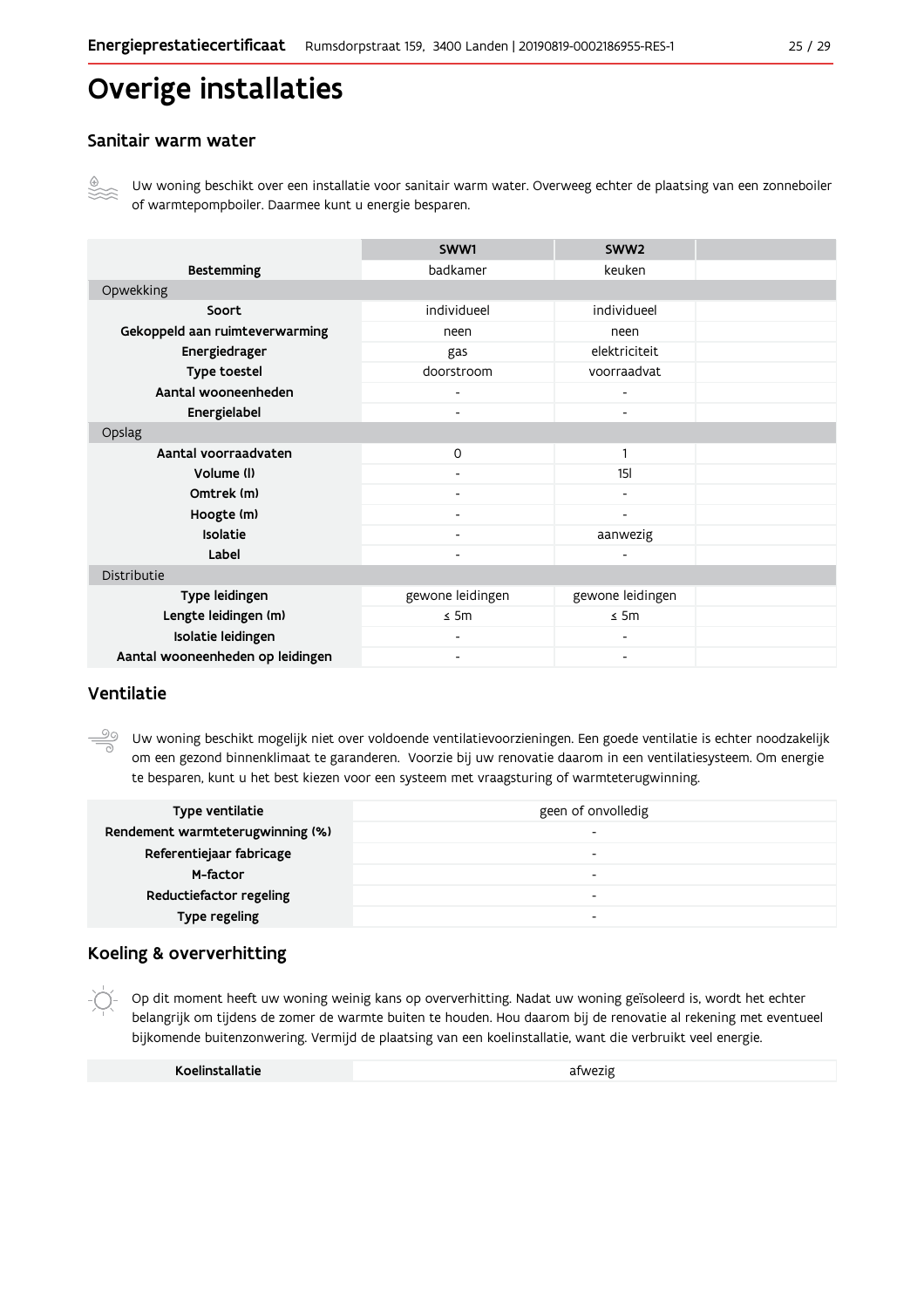## **Toelichting prijsindicaties**

## Deze toelichting beschrijft hoe de prijsberekeningen zijn opgemaakt.

De prijzen op het EPC zijn indicatieve gemiddelden die op geautomatiseerde wijze berekend zijn en afgerond zijn op 500 euro. Op basis van actuele gemiddelde eenheidsprijzen en de hoeveelheden die de energiedeskundige opgemeten heeft, berekent de software de prijsindicaties voor de aanbevolen werken. De prijsindicaties kunnen afwijken van de offerteprijzen van uw aannemer.

In de praktijk zijn vaak verschillende uitvoeringsmethodes mogelijk die niet evenveel kosten. Elke methode heeft voor- en nadelen. Het EPC oordeelt niet welke uitvoeringsmethode u het best kunt toepassen bij uw renovatie. Daarom geeft het een prijsindicatie voor de meest gangbare uitvoeringsmethode(s). Als er verschillende gangbare uitvoeringsmethodes zijn, toont het EPC de prijsindicatie voor de verschillende uitvoeringsmethodes.

De energiedeskundige controleert de prijsindicaties en de technische uitvoerbaarheid van de aanbevolen werken niet.

#### De berekening

De prijsindicaties op het EPC zijn geen volledige raming van uw renovatiebudget.

Renovatiewerken die geen betrekking hebben op de verbetering van de energieprestatie van uw woning (zoals een keuken- of badkamerrenovatie), worden niet in rekening gebracht.

In de tabellen verderop leest u welke kosten vervat zitten in de prijsindicaties en welke niet.

#### De aannames

Bij de berekening worden aannames gedaan (bijvoorbeeld: het dakgebinte is gezond; het onderdak is in goede staat; er is geen vochtprobleem in de muren; de muren hebben een standaardopbouw). Het is mogelijk dat de aannames niet van toepassing zijn op de specifieke toestand van uw woning. Dat kan ertoe leiden dat bijkomende werken nodig zijn, dat andere prijzen van toepassing zijn of dat bepaalde werken een specifieke techniek vragen. Het is ook mogelijk dat u de werken niet mag uitvoeren zonder vergunning. Vraag altijd advies aan een architect, aannemer of andere vakman. Werk samen met vakmensen die in orde zijn met de verzekeringsplicht, sociale en fiscale plichten.

#### De eenheidsprijzen

De gemiddelde eenheidspriizen die in de berekening gebruikt worden, zijn inclusief de kostpriis van standaardproducten van goede kwaliteit, plaatsingskosten, vervoerskosten, de stortkosten bij afbraak en 6% btw. Ze houden geen rekening met marktschommelingen of regionale prijsverschillen. Er wordt een meerprijs ingerekend voor kleine hoeveelheden en een minprijs voor grote hoeveelheden. De eenheidsprijzen zijn bepaald op basis van de volgende bronnen: Arch-index <2012-2017>, Aspen Index <2018>, UPA-BUA-Arch<2017> en overleg met vakmensen.

### Meer informatie

Meer informatie over de prijsberekeningen vindt u op www.energiesparen.be.

### In detail bekeken

Volgende kosten zijn te afhankelijk van de situatie en worden daarom bij geen enkele prijsindicatie in rekening gebracht:

- Algemene overkoepelende kosten, zoals loonkosten van de architect of ingenieur en coördinatiekosten;
- Werfinstallaties:
- · Vergunningen, zoals een bouwvergunning of een vergunning voor de inname van het openbaar terrein;
- Toeslagen voor werken in bepaalde regio's en grootstedelijke contexten:
- · Moeilijke bereikbaarheid van (een deel) van het gebouw;
- · Obstructies door naburige percelen, gebouwen en bomen;
- · Cultuurhistorische context of elementen, erfgoed (want niet alle uitvoeringsmethodes zijn dan mogelijk);
- · Technische complexiteit ten gevolge van eigenaardigheden aan het gebouw;
- · Opmaak van een asbestinventaris en verwijderen van asbest;
- · Meerprijzen omdat de werken niet in één fase kunnen worden uitgevoerd.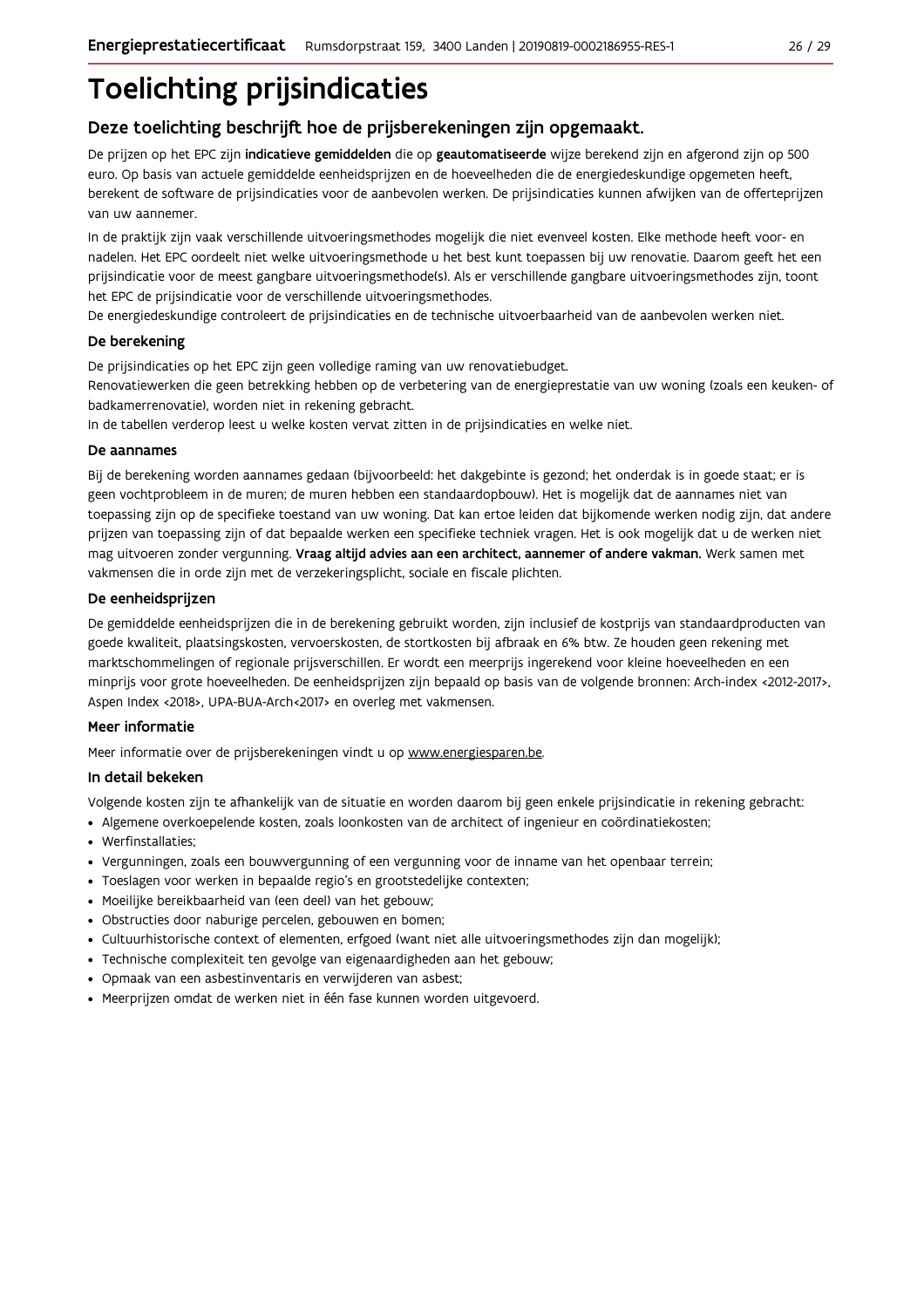In de onderstaande tabel wordt per maatregel aangegeven welke kosten wel en welke kosten niet zijn opgenomen in de berekening. Bij de werken die niet zijn inbegrepen, wordt aangenomen dat de werken niet altijd noodzakelijk zijn, of dat het element in goede staat is, gezond, stabiel, voldoende draagkrachtig, droog, correct geplaatst ...

Als u werken combineert, kan dit een prijsvoordeel opleveren.

|                                                                 | Inbegrepen werken                                                                                                                                                                                                                                                                                                                                                                                                                                                                                                                                                                                                                                                                                                                               | Niet inbegrepen                                                                                                                                                                                                                                                                                                                         |
|-----------------------------------------------------------------|-------------------------------------------------------------------------------------------------------------------------------------------------------------------------------------------------------------------------------------------------------------------------------------------------------------------------------------------------------------------------------------------------------------------------------------------------------------------------------------------------------------------------------------------------------------------------------------------------------------------------------------------------------------------------------------------------------------------------------------------------|-----------------------------------------------------------------------------------------------------------------------------------------------------------------------------------------------------------------------------------------------------------------------------------------------------------------------------------------|
| Plafond<br>Isoleren bovenop het<br>plafond<br>(vb. zoldervloer) | · Plaatsen van isolatie en dampscherm<br>· Plaatsen van een loopvloer<br>• Aanpassingen aan deuren (inkorten),<br>trapgaten of valluiken<br>• Aanpassingen aan de<br>elektriciteitsbekabeling                                                                                                                                                                                                                                                                                                                                                                                                                                                                                                                                                   | • Aanpassingen aan gevelopeningen.<br>Er wordt aangenomen dat volgende elementen<br>kunnen behouden worden:<br>• Draagstructuur van het plafond<br>· Binnenafwerking onder het plafond                                                                                                                                                  |
| Plafond<br>Isoleren in of onder het<br>plafond                  | · Plaatsen van isolatie en dampscherm<br>• Afbraak en plaatsing van een standaard<br>afwerking (gipskartonplaten, geplamuurd en<br>geschilderd + stijl- en regelwerk)<br>• Aanpassingen aan de plafondverlichting en<br>elektriciteitsbekabeling                                                                                                                                                                                                                                                                                                                                                                                                                                                                                                | Er wordt aangenomen dat volgende elementen<br>kunnen behouden worden:<br>• Draagstructuur van het plafond                                                                                                                                                                                                                               |
| Muren<br>Isoleren aan de binnenkant                             | • Afbraak van vloerplinten en vensterbanken<br>• Afnemen en herplaatsen van aanwezige<br>radiatoren/convectoren, inclusief<br>aanpassingen aan leidingen<br>· Plaatsen van isolatie en dampscherm,<br>inclusief stijl- en regelwerk bij half-stijve<br>isolatieplaten<br>· Bij de onderbreking van isolatielaag door<br>binnenmuren: doortrekken van de isolatie<br>op de binnenmuren over minstens 1 meter<br>(koudebrug vermijden)<br>· Plaatsen van een standaard afwerking<br>(gipskartonplaten, geplamuurd en<br>geschilderd + stijl- en regelwerk), inclusief<br>vloerplinten en vensterbanken<br>• Aanwerken rond vensters en deuren<br>• Aanpassingen aan elektriciteitsbekabeling,<br>stopcontacten, schakelaars en<br>wandverlichting | • Vochtonderzoek en vochtbehandeling<br>· Volledige afbraak binnenafwerking (vb.<br>behang en muurbepleistering)<br>· Plaatsen van muurdoorvoeren                                                                                                                                                                                       |
| Muren<br>Isoleren aan de buitenkant                             | • Afzagen van bestaande dorpels<br>· Afbraak van regenwaterafvoerbuizen<br>· Vergroten van de dakranduitsprong bij een<br>deel van de gevels.<br>• Plaatsen van isolatie<br>• Plaatsen van een standaardgevelafwerking = • Aanpassingen aan luifels, dakgoten,<br>gemiddelde van<br>· Sierbepleistering 25 mm (mineraal<br>gebonden)<br>• Vezelcementplaten<br>• Houten beplanking (ceder en merbau)<br>• Strokenbekleding met laminaat 8 mm<br>• Thermisch veredeld hout<br>• Steenstrips<br>Aanwerken rond vensters en deuren<br>• Plaatsen van muurdoorvoeren<br>· Plaatsen van nieuwe dorpels<br>· Plaatsen van regenwaterafvoerbuizen<br>• Stellingen (vanaf twee verdiepingen)                                                            | $\bullet\,$ Uitvlakken van de muren<br>• Aansluiting met reeds aanwezige dakisolatie<br>· Afbraak van de gevelsteen bij spouwmuren<br>· Aanpassingen aan buitenaanleg,<br>buitenkranen, buitenverlichting<br>zonwering en luiken<br>• Afwerking bij muren die grenzen aan een<br>onverwarmde binnenruimte zoals een<br>garage of kelder |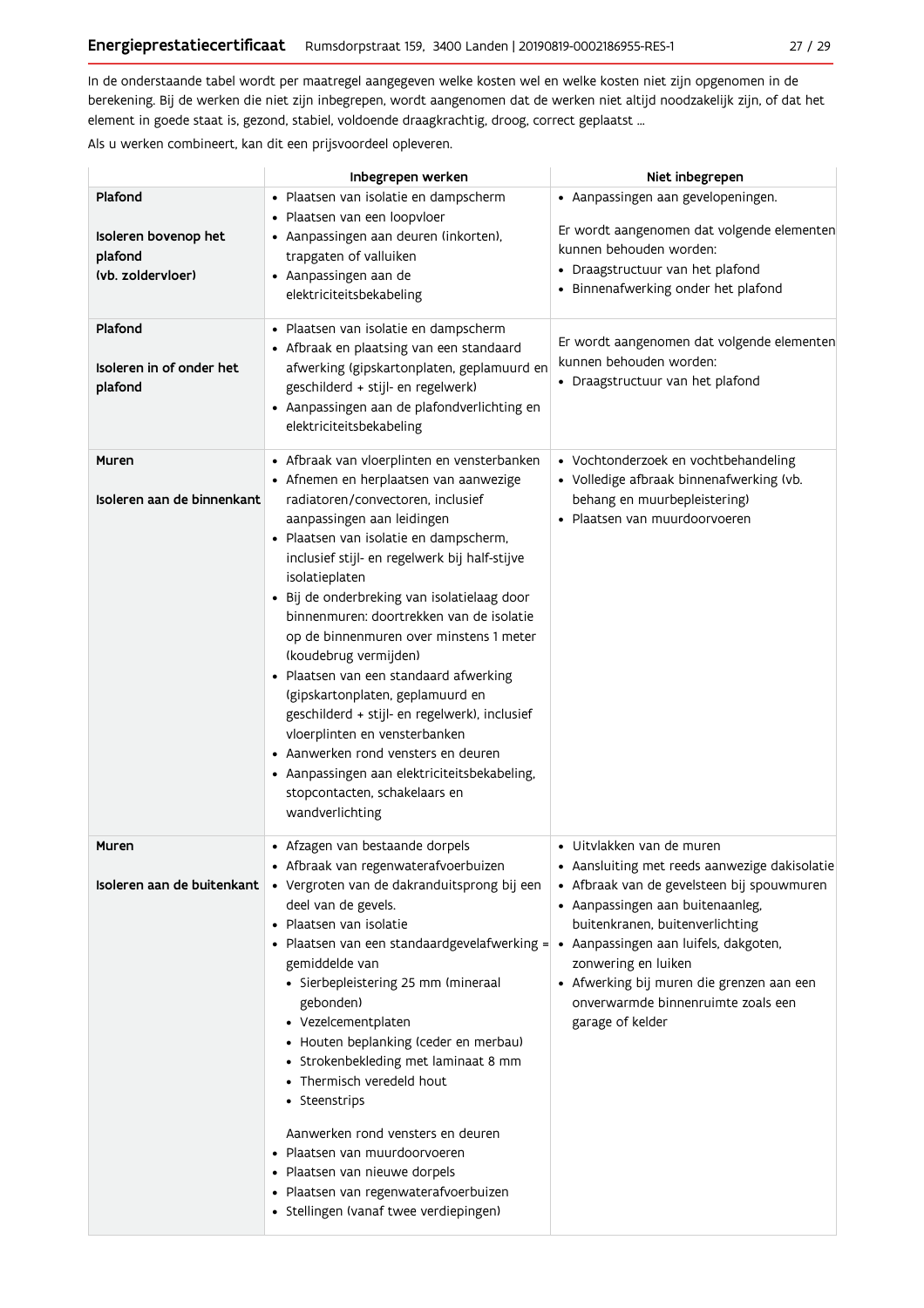| Vloeren op volle grond                                                                                                                       | • Afbraak van vloerbekleding en vloerplinten<br>• Afbraak van eventueel aanwezige<br>isolatielaag, isolerende mortel of uitvullaag<br>• Afbraak van dekvloer (chape) en eventueel<br>vochtscherm<br>• Afbraak van een funderingsplaat<br>• Afgraven van grond (25 cm diep)<br>· Plaatsen van gewapende betonplaat (15 cm)<br>· Plaatsen van vochtschermen en isolatie<br>· Plaatsen van een gewapende dekvloer<br>(chape)<br>• Plaatsen van een standaard vloerafwerking<br>inclusief plinten = gemiddelde van<br>• Keramische tegels (alle formaten)<br>· Parket (bamboe, beuk)<br>• Laminaat parket<br>· Wollen vast tapijt met ondertapijt<br>• Lineoleum | • Stabiliteitsonderzoek<br>· Plaatsen van gestabiliseerd zand<br>• Grondsanering<br>• Verwijderen van ondergrondse massieven<br>• Speciale funderingswerken<br>(onderschoeiingen,)<br>· Plaatsen van een uitvullaag<br>• Verwijderen, vernieuwen of verplaatsen van<br>riolering, leidingen en kabels (o.a.<br>elektriciteit, sanitair)<br>• Afbraak en plaatsing van vloerverwarming |
|----------------------------------------------------------------------------------------------------------------------------------------------|--------------------------------------------------------------------------------------------------------------------------------------------------------------------------------------------------------------------------------------------------------------------------------------------------------------------------------------------------------------------------------------------------------------------------------------------------------------------------------------------------------------------------------------------------------------------------------------------------------------------------------------------------------------|---------------------------------------------------------------------------------------------------------------------------------------------------------------------------------------------------------------------------------------------------------------------------------------------------------------------------------------------------------------------------------------|
| Vloeren niet op volle grond •<br>Isoleren aan de onderkant<br>(vb. boven een<br>(kruip)kelder, garage of<br>carport, uitkragende<br>vloeren) | Plaatsen van vochtbestendige isolatie,<br>inclusief stijl- en regelwerk bij half-stijve<br>isolatieplaten<br>• Plaatsen van een standaard<br>buitenafwerking (alleen bij vloeren boven<br>een onverwarmde ruimte, zoals een garage<br>of boven een buitenruimte) = gemiddelde<br>van<br>· Gipskartonplaten (geplamuurd en<br>geschilderd)<br>· Verniste houten planken (Meranti, Rood<br>Noors Grenen)                                                                                                                                                                                                                                                       | • Aanpassingen aan de verlichting<br>· Aanpassingen aan kabels en leidingen die<br>bevestigd zijn tegen de vloer (deze kunnen<br>in de isolatie ingewerkt worden)<br>Er wordt aangenomen dat de (kruip)kelder<br>toegankelijk is voor werken; anders gelden er<br>andere uitvoeringswijzen en prijzen. Deze zijn<br>niet in dit EPC opgenomen.                                        |
| Vensters vervangen                                                                                                                           | • Afbraak en plaatsen van nieuwe draai-kip<br>vensters (gangbare maten en vormen,<br>gemiddelde prijs van hout, aluminium en<br>PVC)<br>· Plaatsen van ventilatieroosters bij een deel<br>van de vensters (tenzij mechanische<br>ventilatie aanwezig is)<br>Plaatsen van nieuwe vensterbanken<br>· Plaatsen van dorpels bij de vervanging van<br>glasbouwstenen door vensters<br>• Herstellingen aan binnen- of<br>buitenafwerking<br>· Plaatsen van dichtingsvoegen met de gevel<br>• Een hijstoestel                                                                                                                                                       | · Toeslag voor bijzondere afmetingen en<br>vormen<br>· Toeslag voor bijzonder beslag, sloten of<br>beglazing met specifieke eigenschappen of<br>versieringen<br>• Rolluiken en rolluikkasten<br>• Vliegenramen                                                                                                                                                                        |
| Deuren en panelen<br>vervangen                                                                                                               | • Afbraak en plaatsen van nieuwe deuren en<br>panelen (gemiddelde prijs van hout,<br>aluminium en PVC)<br>• Herstellingen aan binnen- of<br>buitenafwerking, inclusief deurkruk<br>· Plaatsen van dichtingsvoegen met de gevel                                                                                                                                                                                                                                                                                                                                                                                                                               | • Toeslag voor bijzondere afmetingen en<br>vormen<br>• Toeslag voor beslag, sloten of beglazing met<br>specifieke eigenschappen<br>• Toeslag voor versieringen<br>• Rolluiken en rolluikkasten<br>• Vliegenramen<br>Er wordt aangenomen dat volgende elementen<br>kunnen behouden worden:<br>• Dorpels                                                                                |